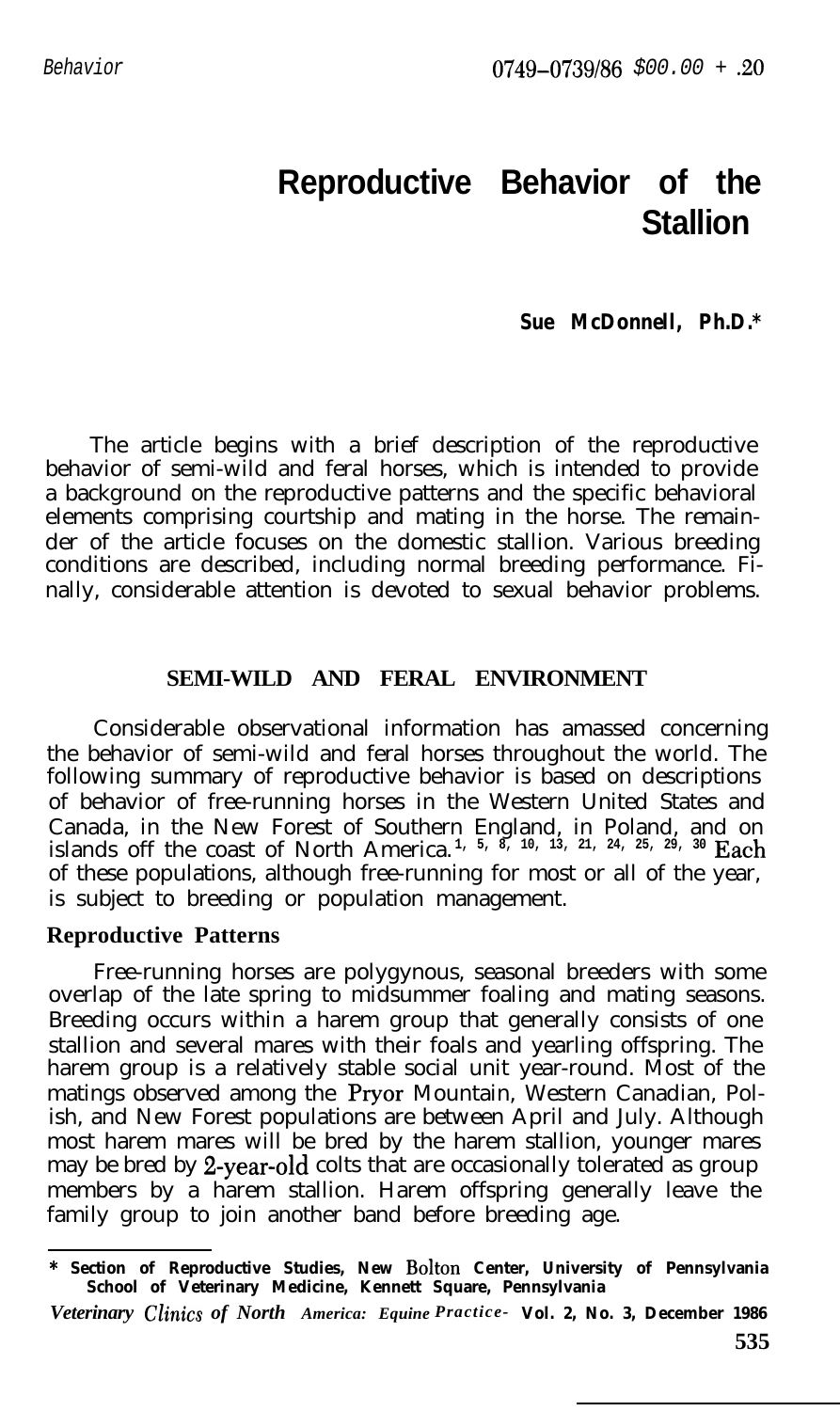### **Harem Formation and Maintenance**

The harem stallion displays several responses that seem aimed at keeping the group together and directing its movement away from mares or stallions from other harems. The harem stallion tends to move around the periphery of the mares when they are grazing or resting or runs behind the group when it is on the move. A set of behaviors, referred to as "herding" or "driving," is depicted in Figure 1. The peculiar behavioral sequence known as snaking occurs within this context, especially if another stallion is nearby. While driving a mare or the group, the head and neck are lowered and the ears are laid back tightly in a threat position (Fig. **1B).** The head may sway from side to side, as well as rotate about the rostral-caudal axis. These herding responses are also seen in the courtship sequences, seemingly aimed at separating the mare from the group. The stallion may grasp along the mane while driving a mare (Fig.  $1D$ ).

The harem stallion exhibits a relatively keen attentiveness to potential threat or intrusion. The stallion is usually the first to approach a non-harem member entering the area. An intruding stallion is usually met at the edge of the group with ritualistic posturing, which may lead to fighting. This posture includes arched neck, raised tail, prancing gait, and stomping. Stallion fighting is characterized by striking with the forelegs, often while rearing on the hindlegs.

*Elimination and Marking.* Stallions exhibit a characteristic set of responses to urine and feces that seems to be related to formation and maintenance of the harem. These often ritualistic responses include approaching, investigating, and covering of voided urine and feces of harem mares (Fig. 2). Investigation includes pawing and sniffing, typically followed by performance of the flehmen response. Flehmen, also known as "lip curl" or "horse laugh," is a response common to male ungulates. It is believed to facilitate movement of fluids to the vomeronasal organ, an accessory olfactory organ along the nasal septum. In the horse, flehmen consists of curling the upper lip upward, drawing air and fluid slowly through the teeth and flared nostrils, and extending the head and neck upwards (Fig. 2B). The lower jaw may be rhythmically lowered and raised, and the teeth may be parted slightly while the tongue is arched against the rostra1 palate.<sup>14</sup> The lower lip may droop and quiver. The eyes roll downward and the head may be rotated slowly from side to side. During and following the flehmen response, clear fluid usually drips from the nostrils. Flehmen response in the horse is a markedly sexually dimorphic response, occurring with much greater frequency in the adult male than in mares or foals.4 Covering behavior includes deposition of feces or small amounts of urine on top of the stimulus material. These investigative and covering responses typically occur in rapid succession, so that the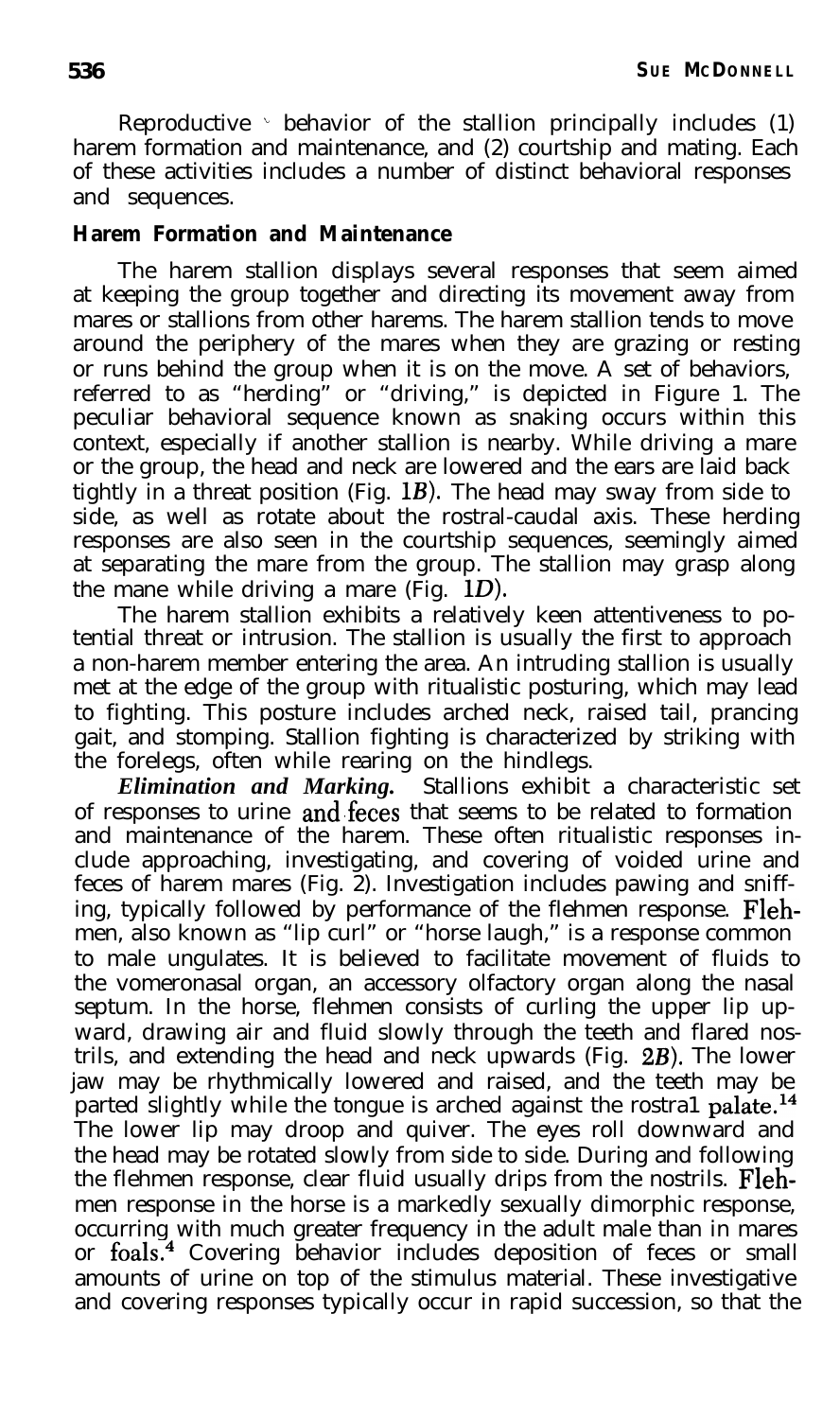$\mathbf b$ 









**Figure 1. Herding and driving. Herding**  $(a \text{ and } a)$ ; snaking  $(b)$ ; and chasing  $(c)$ .

**stallion may approach the fecal pile or urine puddle, paw, sniff, perform flehmen while stepping forward, urinate on top, turn and sniff, perform flehmen, step forward, defecate on top, then turn and sniff again. Urination by a group member typically elicits approach, investigation, and covering with urine by the harem stallion. When a**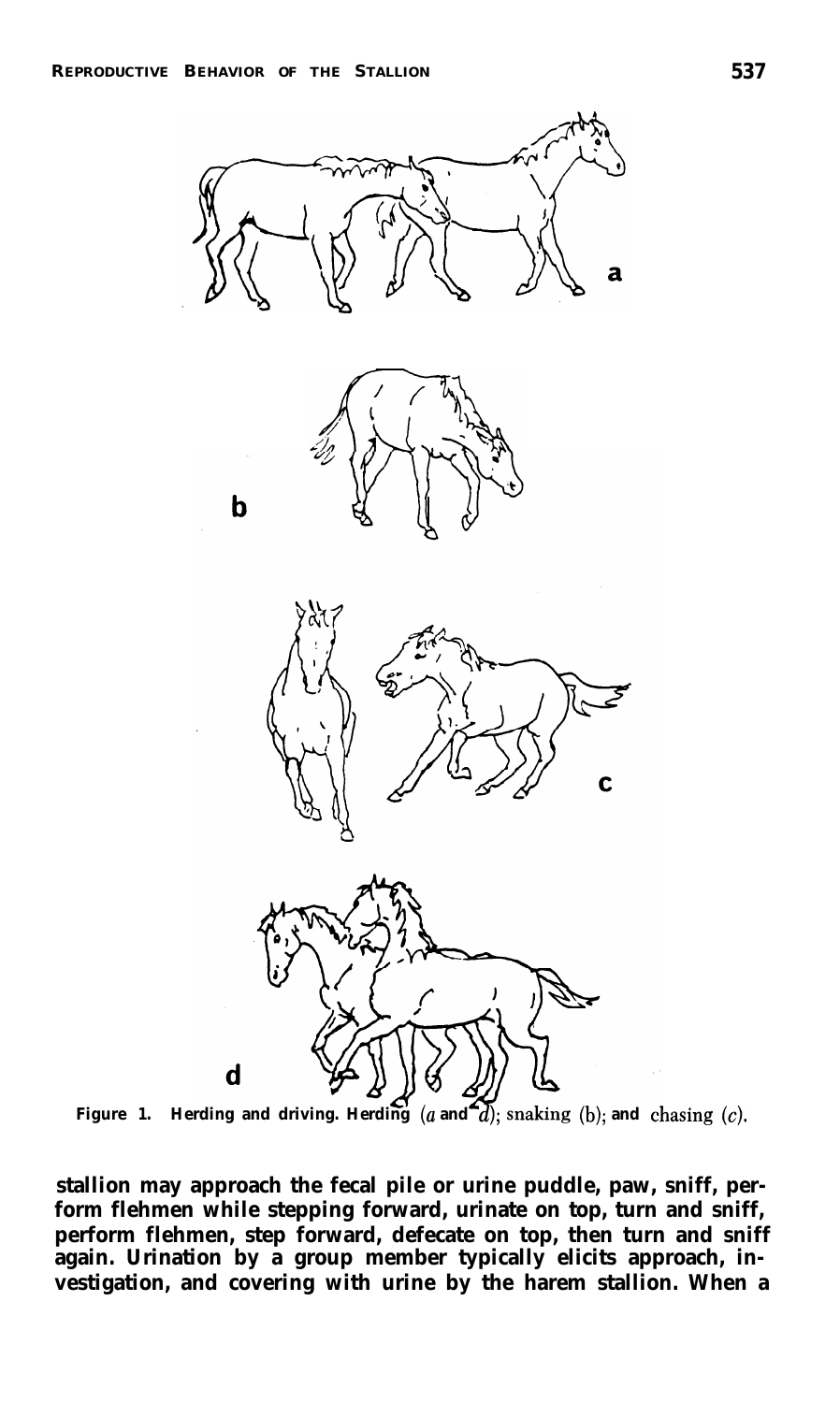

stallion enters a new area, he may prance from one fecal pile to another, performing this ritual sequence at each. **Repeated defecation in a particular area results in accumulation of fecal matter into large** mounds, which are known as "stud piles." Figure 3 depicts small stud piles, which often accumulate along fence lines of pastured horses. Stud piles may be used by several stallions, resulting in large stud piles along common paths. **The** piles are often the site of posturing and fighting among stallions.

## **Courtship anti Mating**

**The stallion typically approaches a mare in a prancing gait with** arched neck and raised tail **(Fig. 4);** it is often a sudden transition from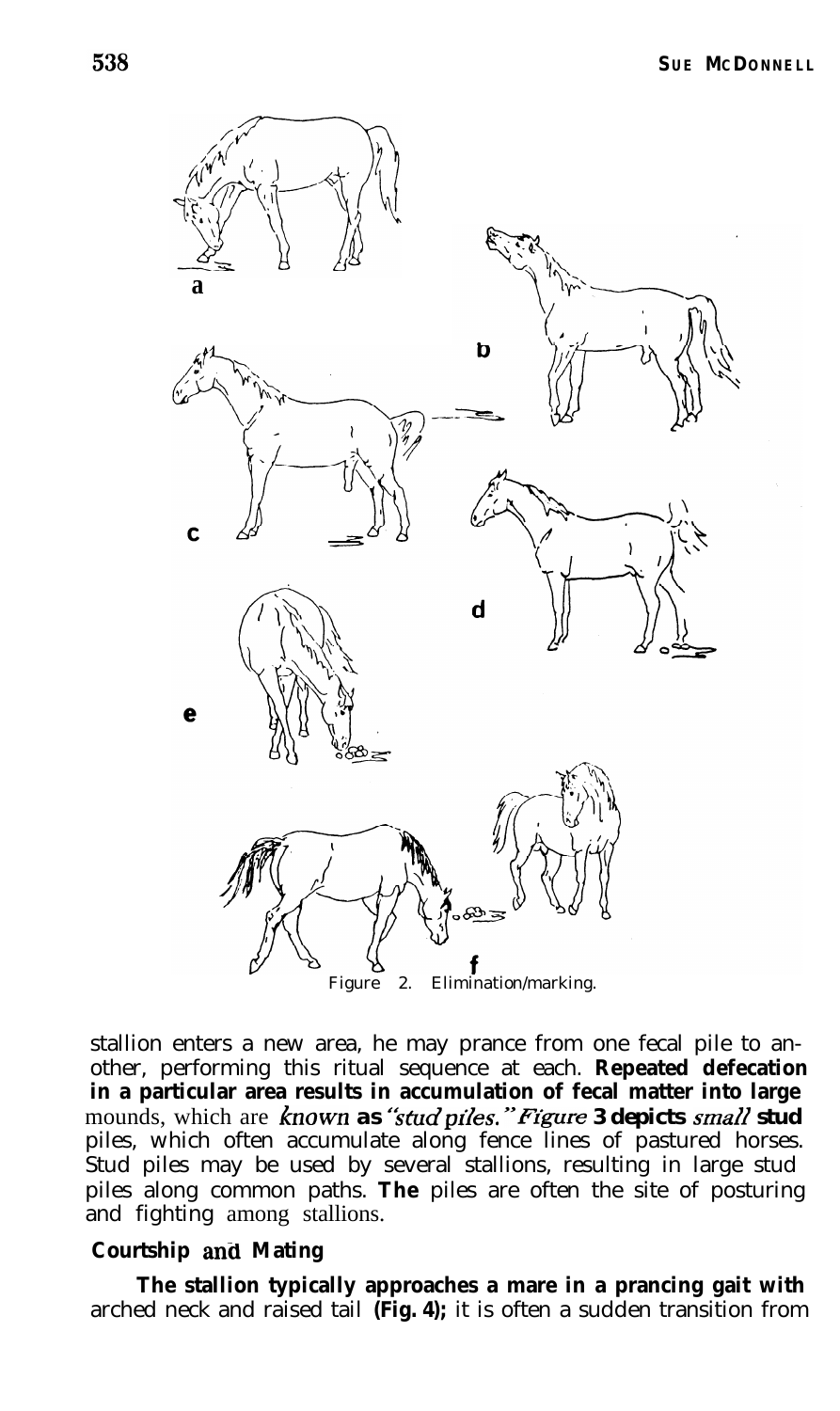

Figure 3. Stud piles along fenceline.

quiet grazing or resting to excited interest in the mare. The stallion may paw or stomp and usually nickers or whinnies as he approaches the mare. In the days preceding estrus, the stallion may repeatedly show interest in the mare. Typically, these early courtship interactions are aggressive in nature. The mare may display a combination of kicking, threat posturing, nipping or biting, and squealing, with tail held firmly down against the perineum. The stallion nips at the mane, shoulder, or flank and may kick or strike. If the mare's nonreceptive, aggressive behavior continues, the stallion usually moves away. Even when a mare is in full estrus, the interaction preceding copulation

Figure 4. Stallion-typical approach postwe and gait.

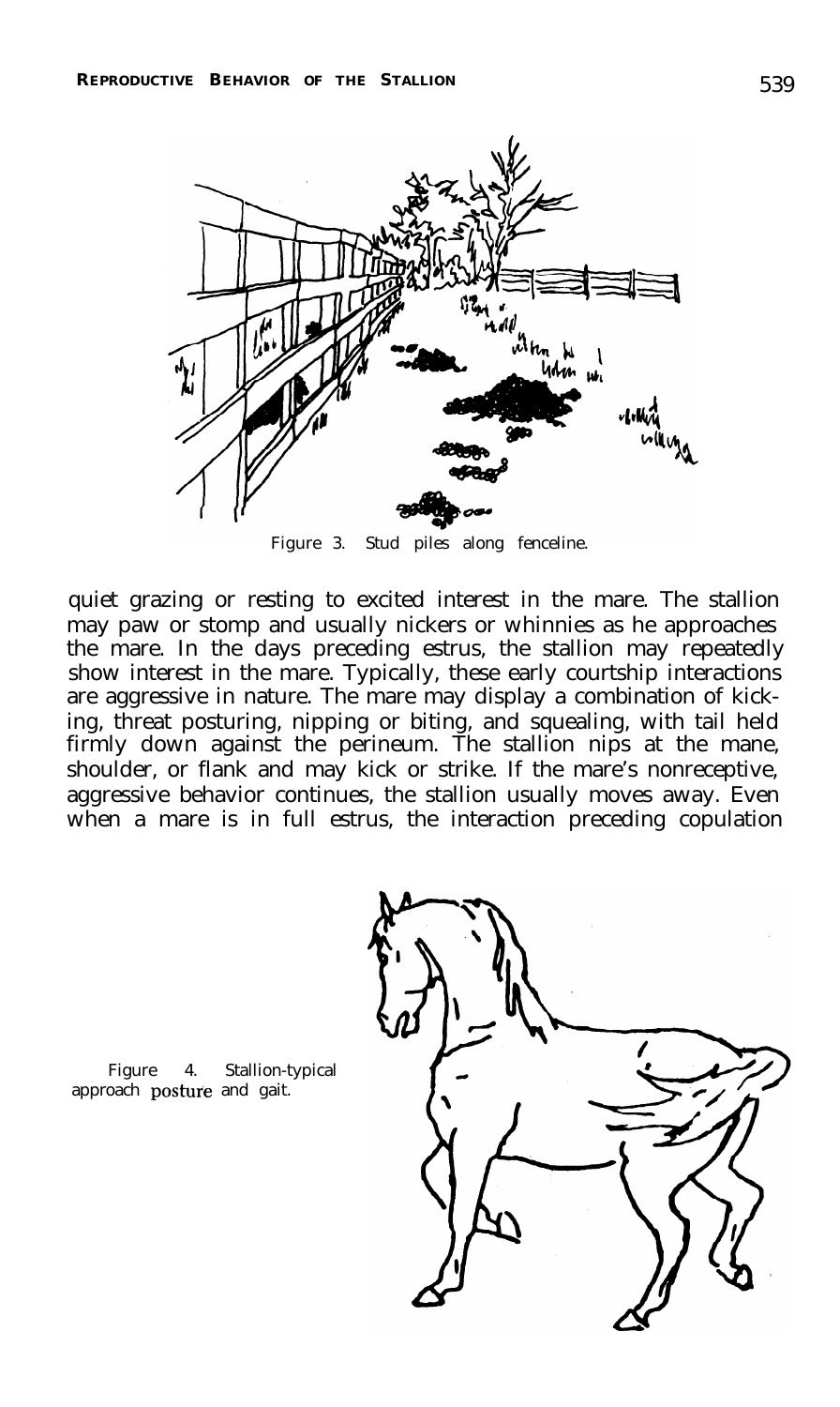may begin with a mild aggressive sequence that gradually subsides to quiet precopulatory interaction. Responses of the mare in full estrus include lifting the tail, rhythmic eversion of the vulva exposing the clitoris and expelling urine or possibly vaginal fluids, frequent urination, squatting, following, and presentation by backing toward the head and shoulder of the stallion. Mares in full estrus typically maintain proximity to the stallion, frequently "presenting" as he grazes. Precopulatory behavior of the stallion includes sniffing, nuzzling, licking, and nibbling or nipping of the head, shoulder, axillary regions, belly, flank, inguinal, and perineal areas of the mare, typically in that order. Oronasal contact with urine, feces, or vaginal fluids is often followed by a flehmen response. During the olfactory investigation phase of precopulatory interaction, erection proceeds gradually. The penis drops from the prepuce and gradually becomes firm. Erection is usually complete before mounting.

Mounting is typically achieved by a rear approach but may be accomplished by a lateral mount with subsequent adjustment to the rear position. The latter approach has been observed more commonly among young stallions. Upon mounting, the stallion clasps his forelegs around the iliac crests of the mare with his head held tightly against the mane. Sometimes stallions will nip or grasp the mane with the teeth. Intromission normally occurs after one or more "seeking" thrusts. Once intromission occurs, the stallion usually plants his hind<br>feet on firm footing and "couples up" closely to the mare. Ejaculation occurs after several deeper intravaginal thrusts. Indications of ejaculation include rhythmic contraction of the muscles in the rear legs, increased respiratory rate, drooping of the head against the mane of the mare, and a characteristic up and down jerky swish of the tail, commonly known as flagging or tail flips. As ejaculation commences, the stallion shows a characteristic relaxation of the facial muscles and a drooping of the ears similar to the mating facial expression of the mare (shown in a domestic stallion in Fig. 5). The stallion dismounts within 15 seconds after ejaculation. Postcopulatory responses include sniffing and flehmen response to spilled ejaculate or urovaginal secretions of the mare. The stallion may urinate or defecate over these, as described above.

Characteristic vocalizations throughout courtship and mating include loud, long whinnies and loud nickers by the stallion when approaching the mare; sharp squeals, roars, and grunts from both the stallion and mare during aggressive interactions; soft nickers from the stallion when approaching a mare in the posture of full estrus and just before mounting; and a short, soft squeal from the stallion during dismount.

A mare and a stallion may separate from the harem group during courtship and mating but often the harem mares and their young are nearby. The mare's own foal or yearling and other harem mares have been observed interfering with copulation by biting at the mare or threat posturing.<sup>30</sup>

Although there is usually considerable precopulatory interaction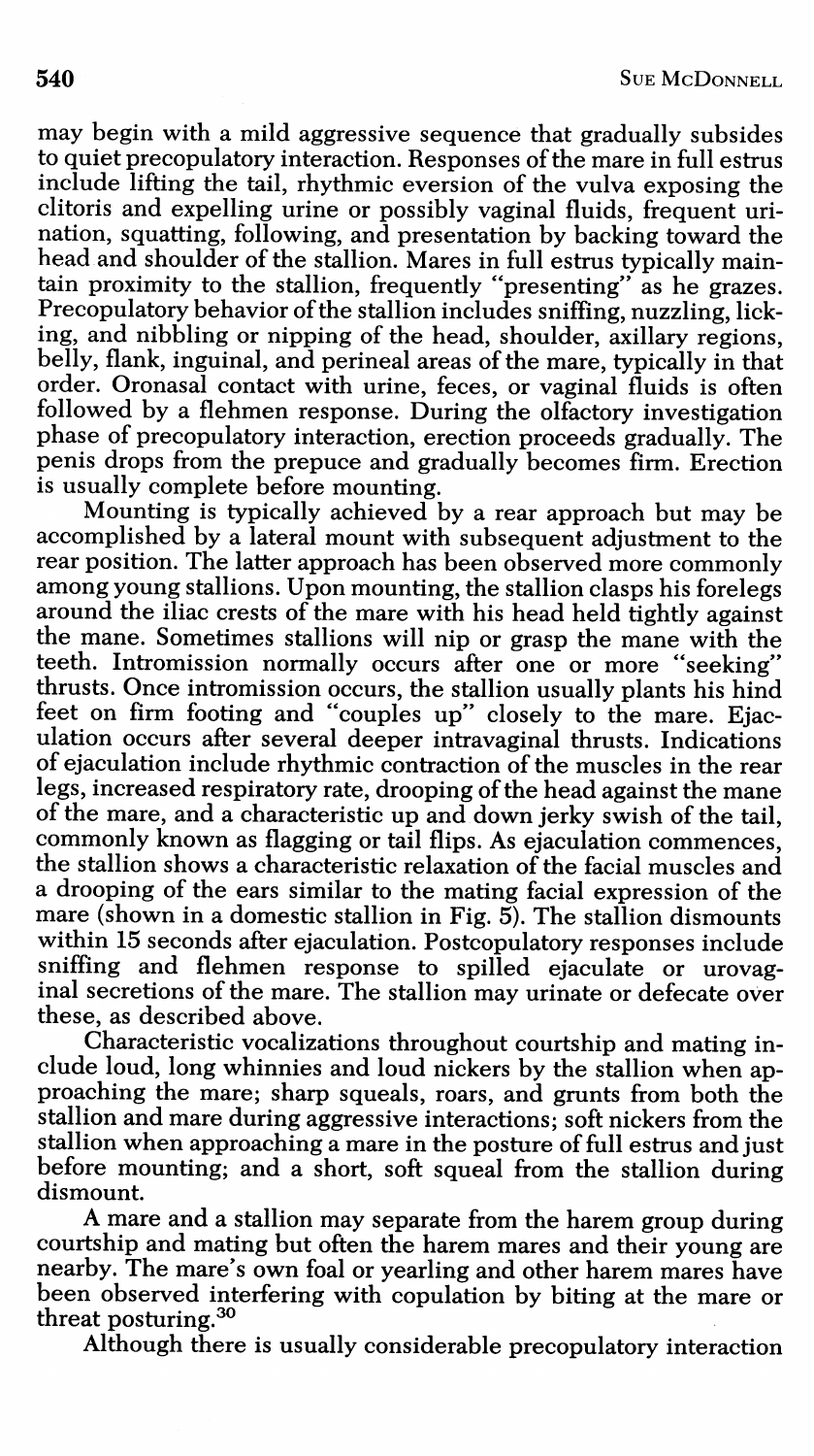

**Figure** 5. **Ejaculation. (a) Tail "flip" or "flag" during ejaculation. (b) Post-ejaculatory relaxation.**

with a mare over a period of hours or days before copulation, a copulatory interaction, from approach to ejaculation, often occurs in a period of less than **1** minute. The refractory period following ejaculation, during which the stallion shows no interest in breeding, appears to be short in free-running stallions. Feist observed a stallion copulate twice with the same mare within  $7 \text{ minutes}$ .<sup>5</sup> Tyler observed a New Forest stallion copulate with two mares, three times each, in a 2-hour period.<sup>30</sup> Kownacki and coworkers observed a stallion copulate three times with the same mare within **1** hour, with ejaculation apparent for two of the three copulations.<sup>13</sup>

Among free-running horses, there seems to be considerable variation in sexual behavior of individual stallions. A striking feature of equid behavior is that some stallions gain access to mares by associating with harems while others exist in groups of males, known as bachelor groups, with little or no opportunity to copulate? This phenomenon appears to be a normal, highly organized social arrangement related to age and dominance. Among harem stallions, some variation in mating technique, endurance, and apparent efficiency has been noted, but specific sexual behavior abnormalities have not been described.

In summary, reproductive behavior of free-running stallions includes, in addition to courtship and mating, responses and sequences involved in establishing or joining and maintaining a stable harem in which to breed. The behavior suggests visual, olfactory, gustatory, auditory, and tactile sensory mediation supporting the interactive sequences. Further, the seasonal breeding and bachelor group phenomena suggest rather complex mechanisms controlling reproduction in the horse. Although the various mechanisms are not understood, recognition of these processes may be useful in understanding the behavior of the domestic stallion.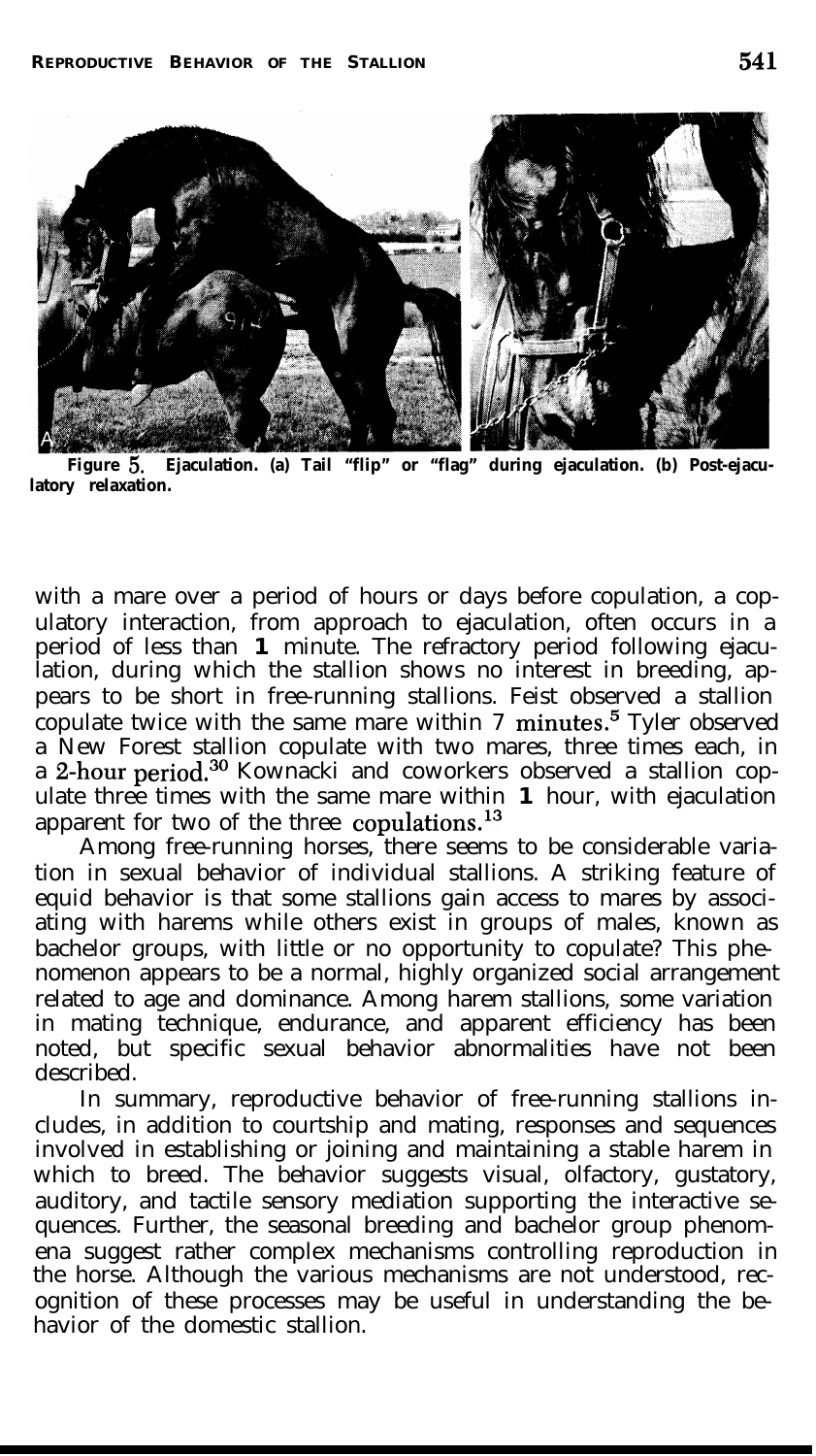#### **DOMESTIC ENVIRONMENT**

In the domestic environment, the sociosexual behavior of the horse is restricted. Interaction with conspecifics, social groupings throughout life, and reproduction are controlled to varying degrees. In reproduction, mate selection and precopulatory behavior are most affected. Domestic stallions are generally maintained in physical separation from other horses. On most farms, stallions are stabled or pastured near other stallions away from mares. Interaction with mares is almost always limited to controlled access to mares that are to be bred. The mares may be maintained on the same farm or may be brought to the stallion or farm only for the breeding service.

Copulation is permitted under one of three general breeding arrangements: (1) natural cover pasture breeding, in which the stallion and one or more mares are allowed to interact freely in an outdoor paddock; (2) natural cover in-hand, which involves presentation of the stallion under halter to the mare on one or more days when the mare shows behavioral estrus or when it has been determined by palpation of ovaries per rectum that ovulation is imminent; or (3) artificial insemination, which requires the collection of semen via artificial vagina or condom followed by intrauterine infusion of raw or extended semen to one or more mares. Natural cover in-hand and artificial collection of semen may be done in an indoor or outdoor breeding area that is used for all stallions on the farm. Domestic breeding procedures also include the use of dummy mount mares and nonestrous restrained mount mares. The stallion may be muzzled with a wire basket or plastic bucket over the nose and mouth to prevent injury to the mare or handler from biting. The mare's legs may be secured with breeding hobbles to inhibit kicking. The mare is commonly restrained by twitch to ensure that she will stand firmly for the stallion. A nonestrous mare restrained with breeding hobbles and twitch is shown in Figure 6. Also shown is a breeding cape used to protect the mare from injury when the stallion grasps the mane crest or neck with his teeth. For natural cover, a heavily padded bat, known as a breeding roll, may be placed between the mare and stallion to prevent internal injury to the mare from deep insertion of the penis. It is also common practice to wash the stallion's penis and the vulvar region of the mare before, and sometimes after, copulation.

A notable feature of domestic horse reproduction, particularly the Thoroughbred, Standardbred, Morgan, Saddlebred, Quarter Horse, Appaloosa, and Arabian registries, is that the majority of breeding is done in the late winter and early spring rather than during the natural breeding season (late spring and early summer). This is done so that foals are born as early in the year of their arbitrarily designated January 1st birth date as possible, making them more mature and presumably more competitive for aged show, race, or performance events. To facilitate this shift in breeding season, mares may be exposed to artificially long photoperiods (16 hours) beginning in November or De-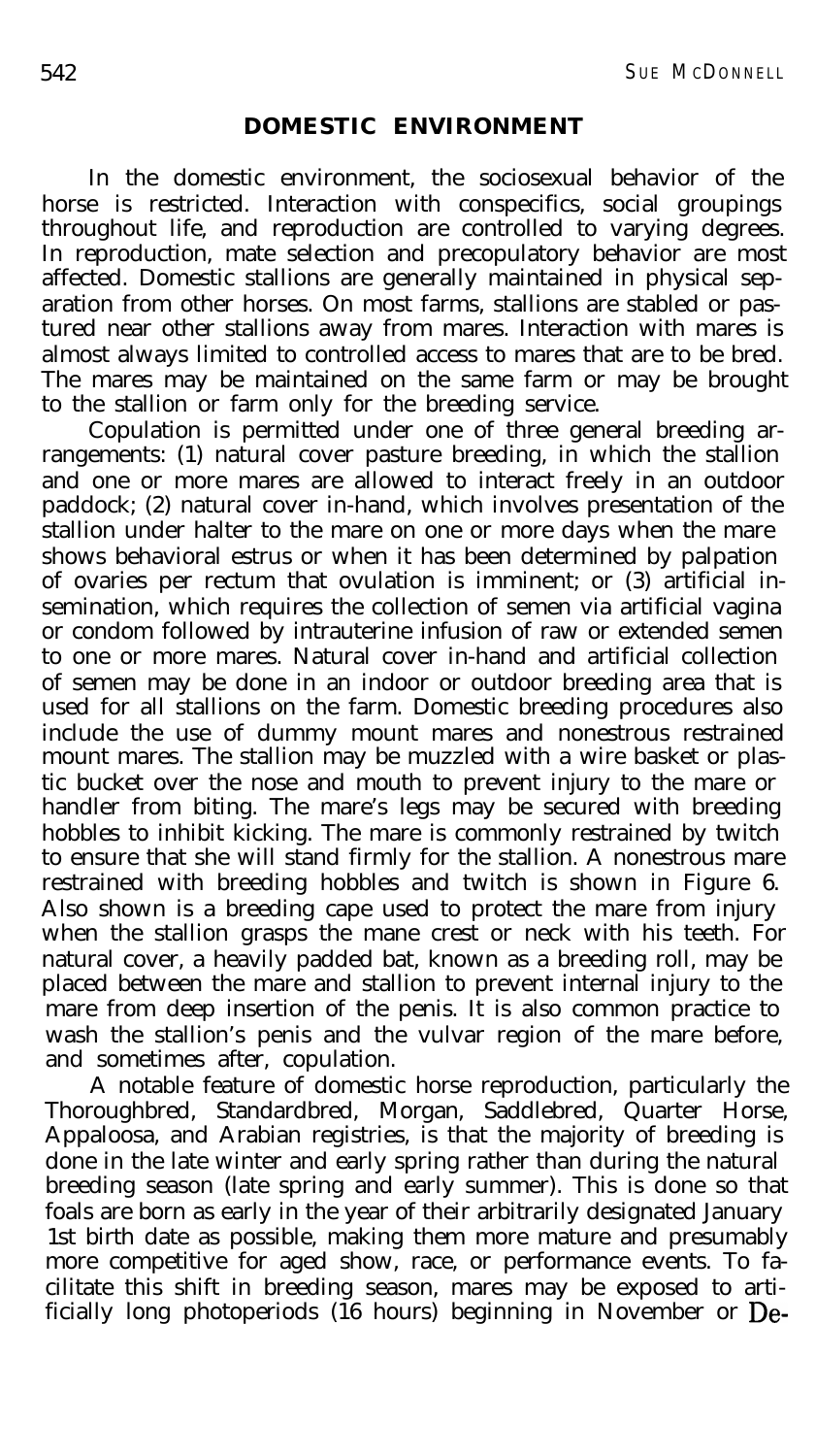

**Figure 6. Mare in posture of estrus (a) and nonestrous mare restrained with twitch and hobbles, with breeding cape and tail wrap (b).**

cember, which, in most mares, results in early emergence from winter anestrus.<sup>6</sup>

Breeding stallions are sometimes used as an aid in detecting estrus, especially on small farms that do not maintain a stallion specifically for this purpose. Estrus detection, commonly referred to as "teasing," involves daily or every-other-day exposure of the mares to the teaser stallion across a barrier that prevents copulation but allows visual and olfactory contact. Under such conditions, mares in estrus will usually display detectable proceptive and receptive behavior, whereas mares in diestrus exhibit typical nonreceptive and aggressive behavior. The stallion response, which usually varies with the reproductive state of the mare, also serves as an indication of whether or not the mare is in estrus.

## **Normal Response**

Generally, domestic stallions are cooperative and show adequate sexual arousal and response under intense breeding management. During teasing, they remain sexually responsive despite handling constraints. During breeding they quickly achieve and maintain erection, tolerate washing of the penis, mount a mare or dummy when signaled by the handler, and ejaculate into an artificial vagina or mare within one or two mounts. Individual stallions usually exhibit consistency in response over time. Among inexperienced stallions, arousal and response may be slower and less consistent for the first few breedings. The majority of domestic stallions will breed a receptive mare at any time of the year.

Ranges and means for each of several specific response endpoints for "normal" stallions are presented in Table 1. Precopulatory values are based on observations of 100 stallions, aged 3 to 18 years, representing 12 breeds, under comparable conditions at 3 different loca-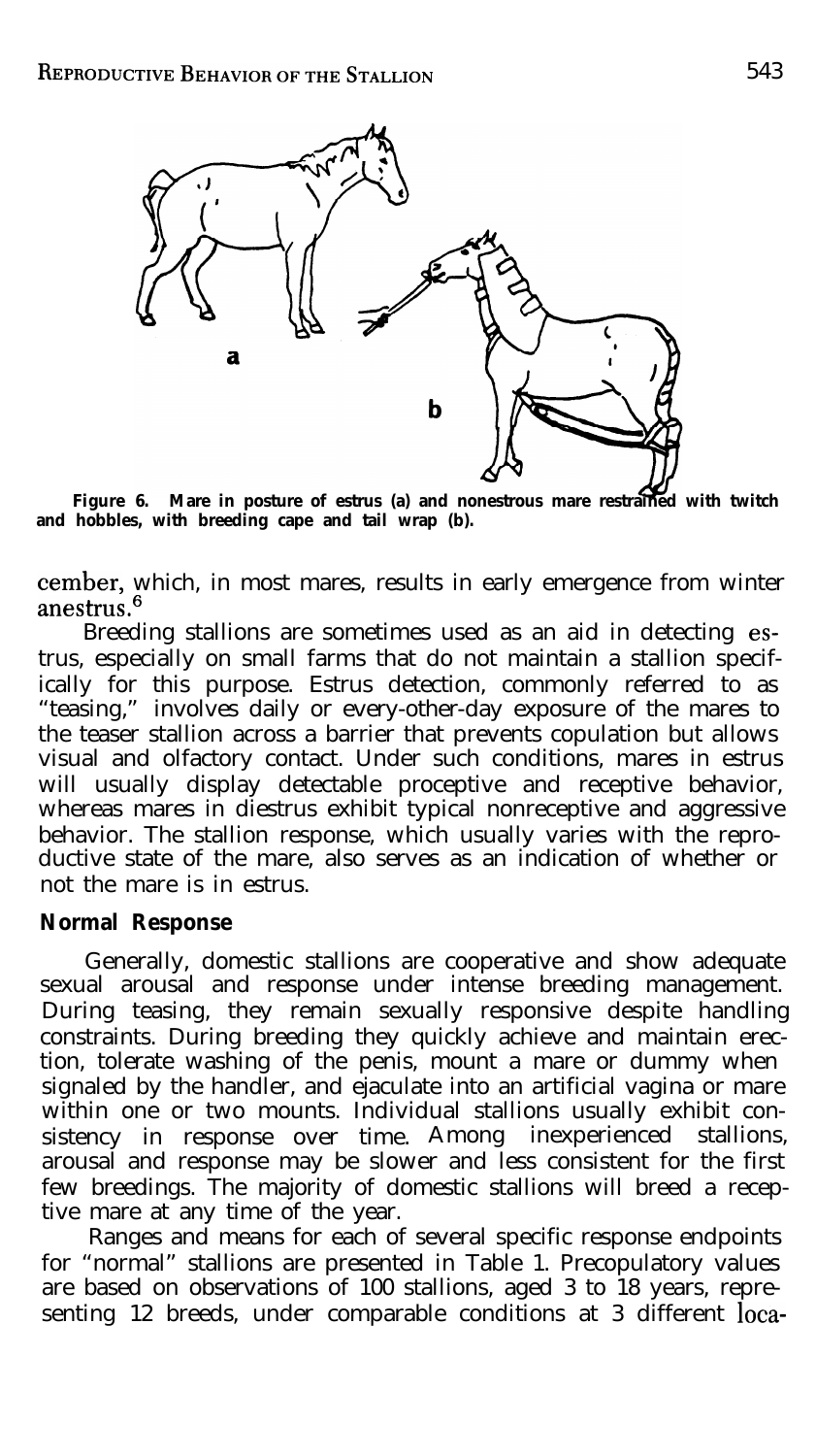|                                                                                                                                | <b>RANGE</b>                                                 | <b>MEAN</b>                     |
|--------------------------------------------------------------------------------------------------------------------------------|--------------------------------------------------------------|---------------------------------|
| Precopulatory Endpoints ( $n \equiv 100$ )<br>Frequency of precopulatory responses<br><b>Before first mount:</b>               |                                                              |                                 |
| Sniff/nuzzle mare<br>Lick mare<br><b>Flehmen</b> response<br>Nip/bite mare <sup>†</sup><br>Kick/strike mare<br><b>Vocalize</b> | O-80<br>O-20<br>$0 - 10$<br>$0 - 25$<br>$0 - 10$<br>$0 - 35$ | 6<br>$\boldsymbol{2}$<br>1<br>3 |
| <b>Time to erection</b> (sec):                                                                                                 | $0 - 500$                                                    | 67                              |
| Time to first mount with erection (sec):                                                                                       | 10-540                                                       | 100                             |
| Copulatory Endpoints ( $n \equiv 33$ )<br>Number of mounts to ejaculation                                                      | $1 - 3$                                                      | 1.4                             |
| Mount time for ejaculatory mount (sec)                                                                                         | 17-45                                                        | 27                              |
| Number of thrusts on ejaculatory mounts                                                                                        | $2 - 12$                                                     | 7                               |
| Total time in breeding area (sec)                                                                                              | $30 - 240$                                                   | 150                             |

**Table 1.** *Sexual Response of Normal\* Stallions*

**\* Considered normal by owners and veterinarians.**

**t Nibble, nip, or bite without breaking skin.**

tions.<sup>20</sup> Copulatory endpoints are based on response of 33 stallions during collection of semen with an artificial vagina under comparable conditions during breeding season months (March through September.) All stallions were considered by their owners and veterinary clinicians to have normal sexual behavior. Most of these stallions exhibited some precopulatory interaction, achieved a full erection within **1** minute, and mounted within **1** or 2 minutes after erection. Over 70 per cent achieved ejaculation with one mount, and over 90 per cent with one or two mounts. **Two** thirds of the stallions studied ejaculated after five to eight deep intravaginal thrusts. Of 75 stallions allowed to mount regardless of the stage of erection, 15 (20 per cent) mounted the mare without full erection.

## **CONTROL OF REPRODUCTIVE BEHAVIOR**

The mechanisms controlling reproductive behavior in the stallion are not clearly understood. However, there is some information concerning factors influencing stallion behavior.

## **Endocrine Factors**

Gonadal hormones play an important, although not well understood, role in stallion behavior. Androgens are generally necessary for normal development and expression of stallion-like behavior. Prepubertally castrated colts generally do not develop normal sexual be-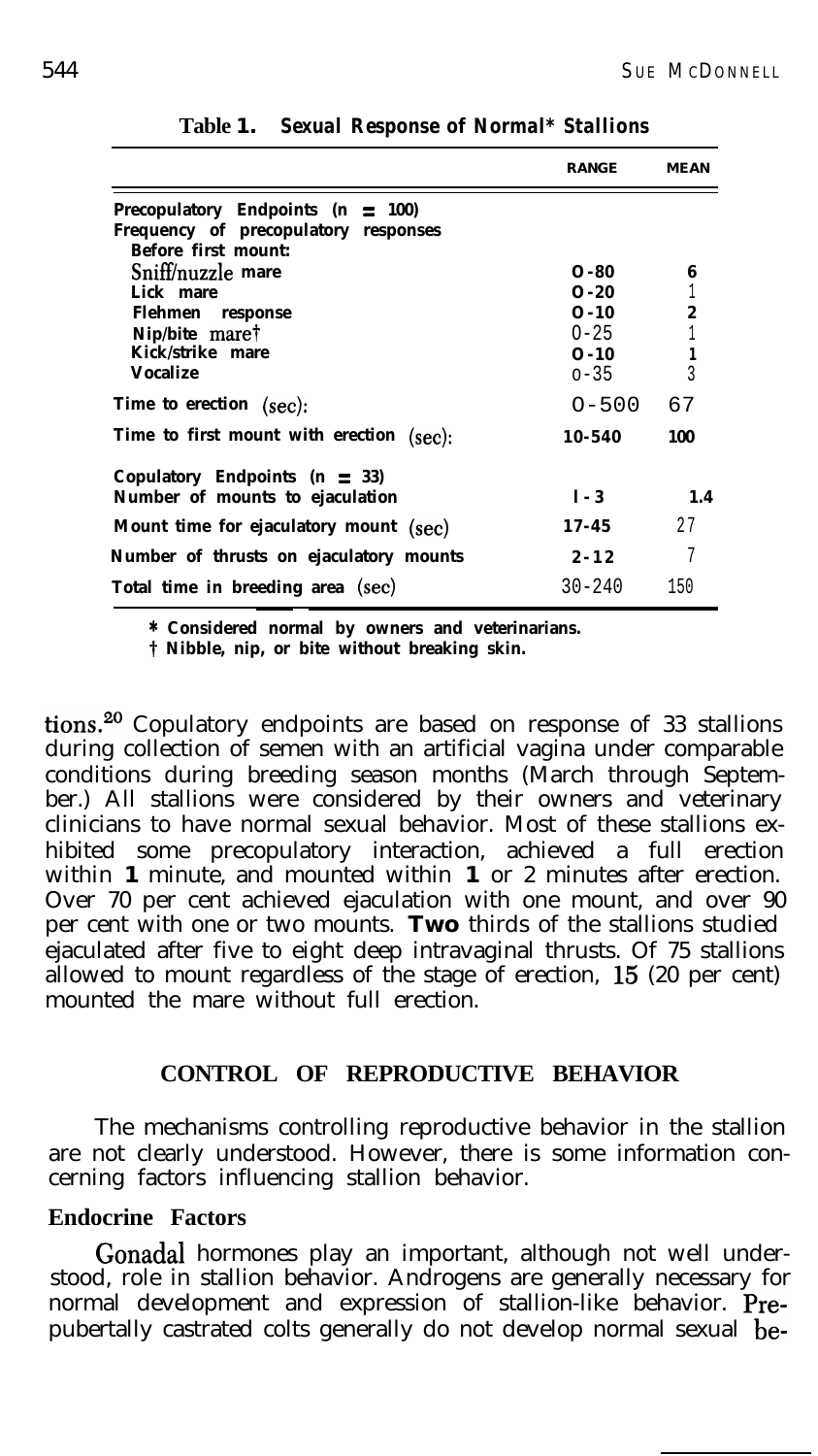havior. Postpubertal reduction of androgens to very low levels, as in castration of the mature stallion, generally leads to a reduction in sexual response. l5 However, near normal sexual behavior may persist long after castration, especially in experienced breeding stallions. Within the normal range of values for intact stallions, there seems to be little correlation between level of androgen and level of sexual behavior.<sup>22</sup> Similarly, seasonal changes in hormone levels are not always accompanied by changes in sexual behavior. Administration of exogenous androgen to intact normal stallions does not increase sexual behavior.<sup>2, 16</sup> Moreover, it has been difficult to identify characteristic patterns or levels of steroids or gonadotrophins among slow or problem  $be$ eders.<sup>7, 31</sup>

## **Experience**

Sexual behavior of domestic stallions is clearly influenced by experience. The classic evidence for 'an important effect of experience is lingering sexual behavior of geldings. Equally strong evidence for the influence of experience, or learning, on sexual behavior can be found among intact stallions. Breeding stallions readily learn to respond sexually to nonsexual stimuli associated with breeding. For example, most experienced breeding stallions display erection before reaching the stimulus mare. Apparently, they recognize routines, equipment, or locations associated with breeding. Training for  $\mathop{\mathrm{in}}\nolimits$ hand breeding is dependent on similar associative learning or conditioning. After repeated pairings of a dummy mare, a restrained nonestrous mare or an artificial vagina with sexual stimuli, the objects alone elicit sexual arousal and response. Training of breeding stallions also involves systematic application of reinforcement and punishment, known as operant conditioning or shaping, to gradually encourage stallions to tolerate the washing of the penis, to serve an artificial vagina, or to mount a dummy.

Similar conditioning forms the basis of training stallions to not exhibit sexual behavior when exposed to mares during racing, work, or performance. Interest in mares, erection, or even penis drop are systematically discouraged with verbal or physical reprimand. In animals that persist, a stallion ring is often used to inhibit erection. A stallion ring is a plastic or fabric band placed on the shaft of the penis. This device inhibits erection by physically restricting tumescence and apparently causing discomfort. The "brush," a stiff-bristled brush strapped to the belly, employs similar learning principles to discourage masturbation in stallions.

In recent **experiments,<sup>18</sup>** we subjected mature, sexually active pony stallions to an aversive conditioning with a paradigm analogous to the conditions used to discourage sexual behavior in stallions. The conditioning consisted of punishment of erection coupled with negative reinforcement of penis withdrawal. This procedure rapidly suppressed sexual arousal, and the resulting behavior resembled that of stallions with serious spontaneous sexual behavior dysfunction. By applying the aversive conditioning with only one of two stimulus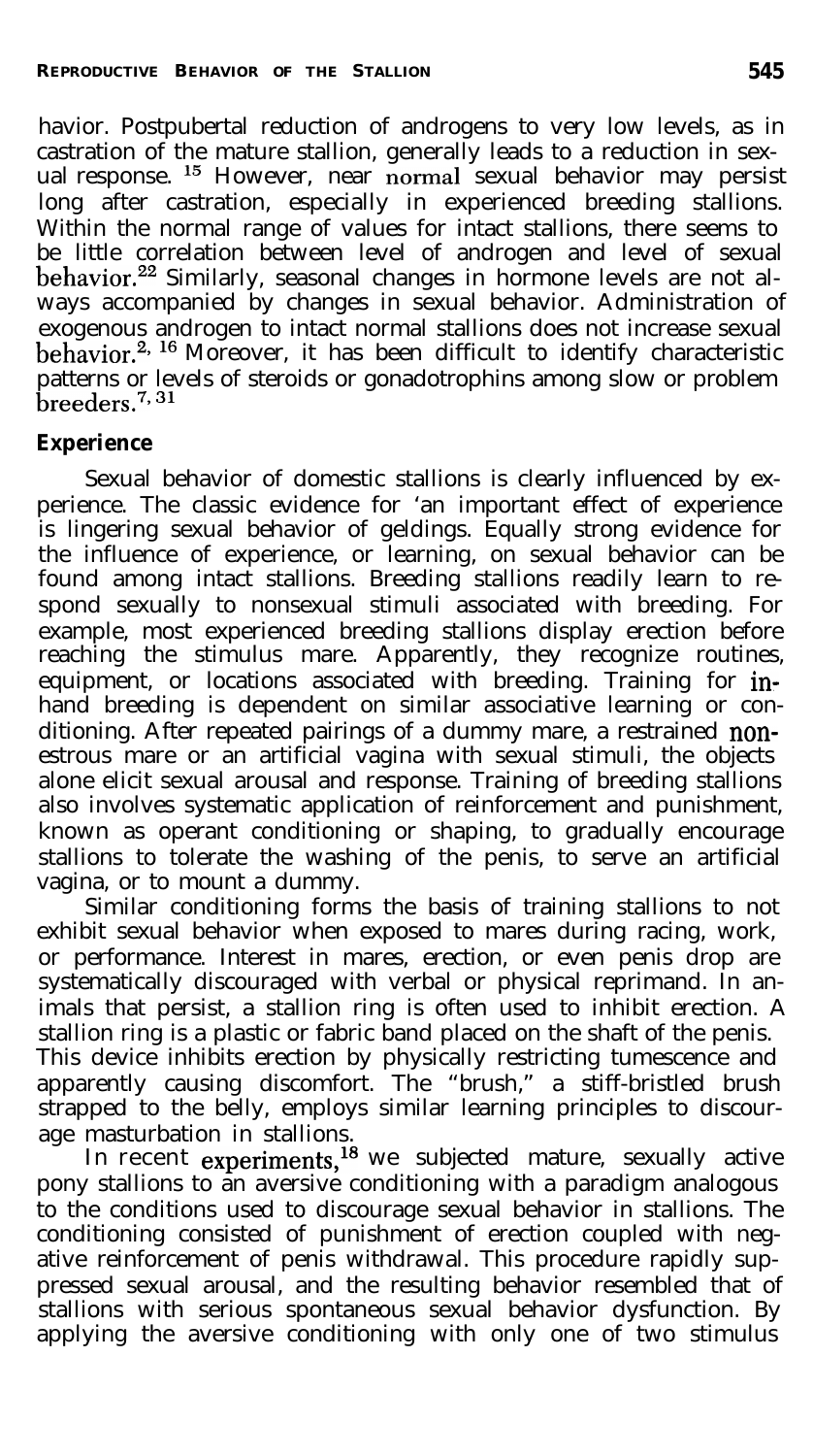

**Figure 7. Mounting positions. Stallion mounting dummy shown with good coupling (a). This is in contrast to stallion mounting mare shown with poor mounting position**  $(b)$ 

mares, we have produced stallions with mare-specific sexual behavior dysfunction.

## **Stimulus Mare '**

Most stallions will respond or can be trained to respond adequately to a suboptimal stimulus animal (as in Fig. 6B) or even a dummy mount mare (Fig. 7A). However, for most stallions, a mare in strong natural estrus (Fig. 6A) elicits a stronger sexual response than a dummy or an ovariectomized stimulus mare.

## **REPRODUCTIVE BEHAVIOR PROBLEMS**

What constitutes problem behavior varies considerably, depending on managers' expectations for speed of copulation, endurance, and cooperation with various levels of human handling and artificial techniques. Each problem case has a unique set of behavioral and situational characteristics, making classification of sexual behavior problems difficult. The following are some common behavior problems that may occur alone or in combination with others.

#### **Low Interest or Slow Arousal**

Sexual behavior problems and dysfunction in the horse have been referred to as libido problems. This term best fits one type of problem, the slow breeder. Such stallions may fail to show sexual interest in estrous mares. They may show some investigatory interest when encouraged but are easily distracted. Some may require more than an hour to achieve erection and mount. Some slow breeders show normal arousal and response if given long periods of sexual rest between breedings. Slow arousal and awkward approach occur frequently in young or novice breeding stallions. These animals, although interested, often appear confused and fearful when first presented to a mare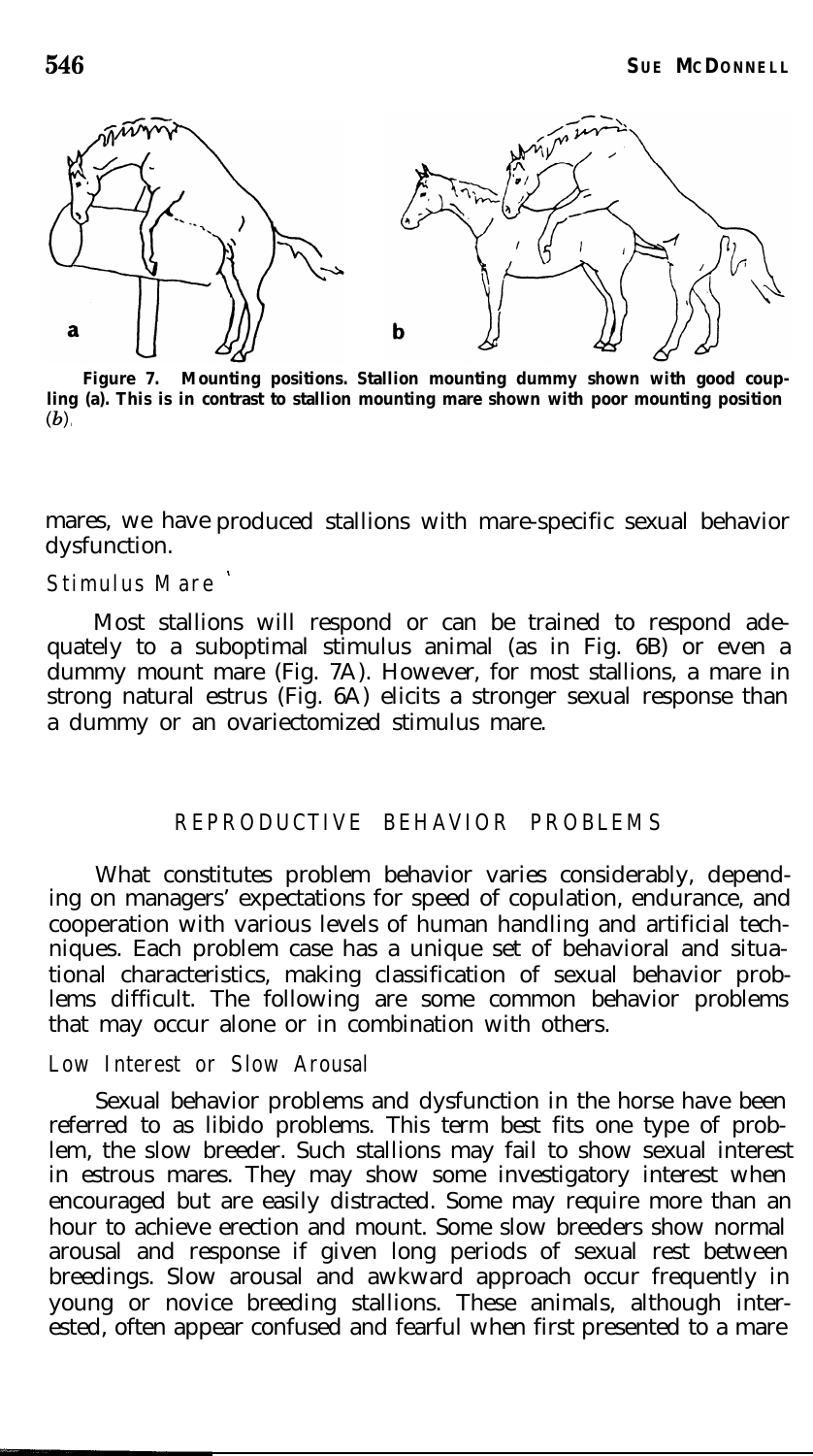(Fig. 8). Although most stallions quickly gain confidence, especially following even one successful ejaculation, others may take weeks or months to achieve acceptable breeding performance.

A particularly curious syndrome of anomalous behaviors has been noted in several novice breeding stallions (McDonnell, Kenney, and Garcia, unpublished observations). In addition to the common problems of awkward approach, slow interest, and lack of confidence seen in many young or novice stallions, these animals showed marked disinterest in mares and unusual attachment to humans. Their owners and veterinarians remarked that they were "human bonded." In the presence of a mare, these animals were more attentive to the activity of the human handlers or observers than the mare. If encouraged or forced to approach a mare, these stallions seemed fearful, bored, confused, or resistant. In some instances, these stallions showed juvenile responses and a subordinate posture in response to mares. On several occasions, mares that had shown strong proceptive responses to other stallions on the same day responded to these stallions with aggressive or ambivalent behavior. These animals either failed to respond sexually to a mare while in the presence of a human or responded sexually only to humans. In two recent cases, erection would occur only if the stallion was allowed to lick the hand of a human handler for several minutes. In one of these cases, erection would occur only with one particular handler. In each case, the stallion was extraordinarily quiet and compliant with handling demands. It appeared that these animals had become conditioned to respond sexually to humans and were ambivalent or inhibited by other horses.

**Figure 8. Novice stallion showing tentative approach (a) and fear and lack of confidence (b) with estrous mare.**

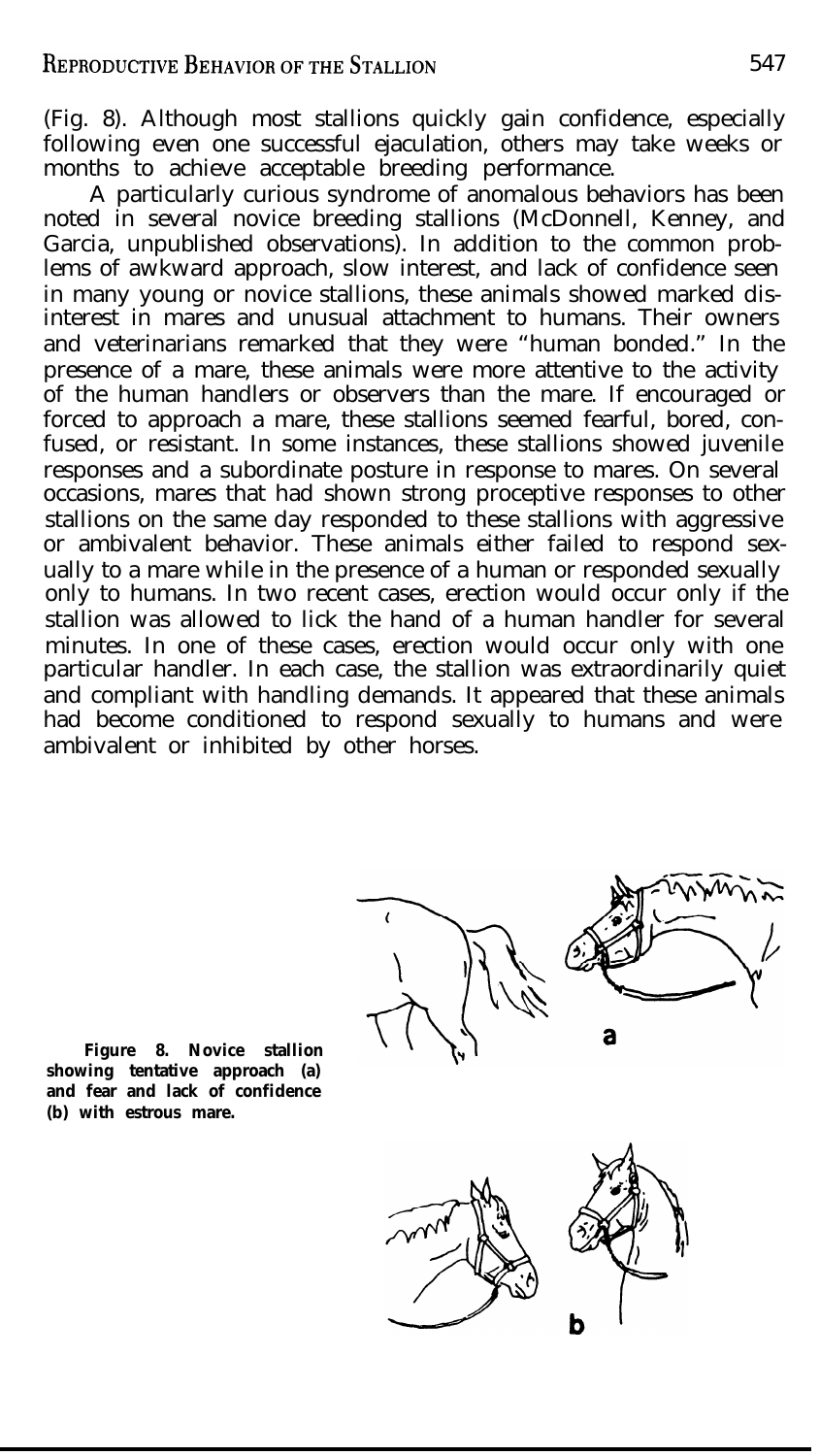#### **Ejaculatory Failure**

Some stallions show normal interest, arousal, and response but fail to ejaculate. In some cases, there may be problems with intromission, coupling, or thrusting (Fig. *7B),* but even when all elements of the copulatory sequence seem normal, ejaculation may not occur. These stallions may mount 20 or 30 times before ejaculating or becoming too exhausted or frustrated to continue. A related problem often found in stallions with ejaculatory difficulty is dismount during or before ejaculation. Also a problem are stallions that fail to emit semen, with no detectable difference in behavioral signs of ejaculation. Some stallions occasionally or consistently emit accessory gland fluids void of spermatozoa. Such unsignaled intermittent ejaculatory failure is particularly frustrating to manage and can be devastating to a natural-service breeding program.

#### **Inconsistent Performance**

Perhaps the most frustrating sexual behavior problem in the stallion is inconsistency in performance. The extreme case is the stallion that breeds with gusto one day and fails to show interest the next. Occasionally, stallions appear to prefer or have an aversion for certain mares, handlers, or locations. Many stallion managers are able to facilitate breeding success of such stallions by accommodating preferences or aversions.

## **Excessive Aggression**

Some breeding stallions are uncontrollably aggressive toward mares or handlers. Although biting, striking, and kicking are normal elements of the precopulatory sequence, "savage" aggressiveness is one of the most serious behavior problems. Many stallions are consistently agressive, but more difficult to manage are those that are unpredictably aggressive.

## **"Stale" or "Sour" Attitude**

After long periods of normal, consistent sexual performance, some stallions rather abruptly develop aberrant behavior, including slow breeding and/or ejaculatory failure. It is not uncommon for these stallions to become abnormally aggressive toward mares or handlers. This problem is believed to be related to overuse.

## **Masturbation**

Most stallions extend the penis and exhibit erection periodically when resting in their stall. Some appear to masturbate by rhythmically bouncing the penis against the belly, sometimes with pelvic thrusts. Ejaculation is not frequently observed, but it has been confirmed. Recent experimental work suggests that ejaculation during masturbation may be a rather rare event.<sup>28</sup> Masturbation occurs even in normal breeding stallions. It is not clear whether masturbation affects sexual behavior or fertility. However, managers find it particularly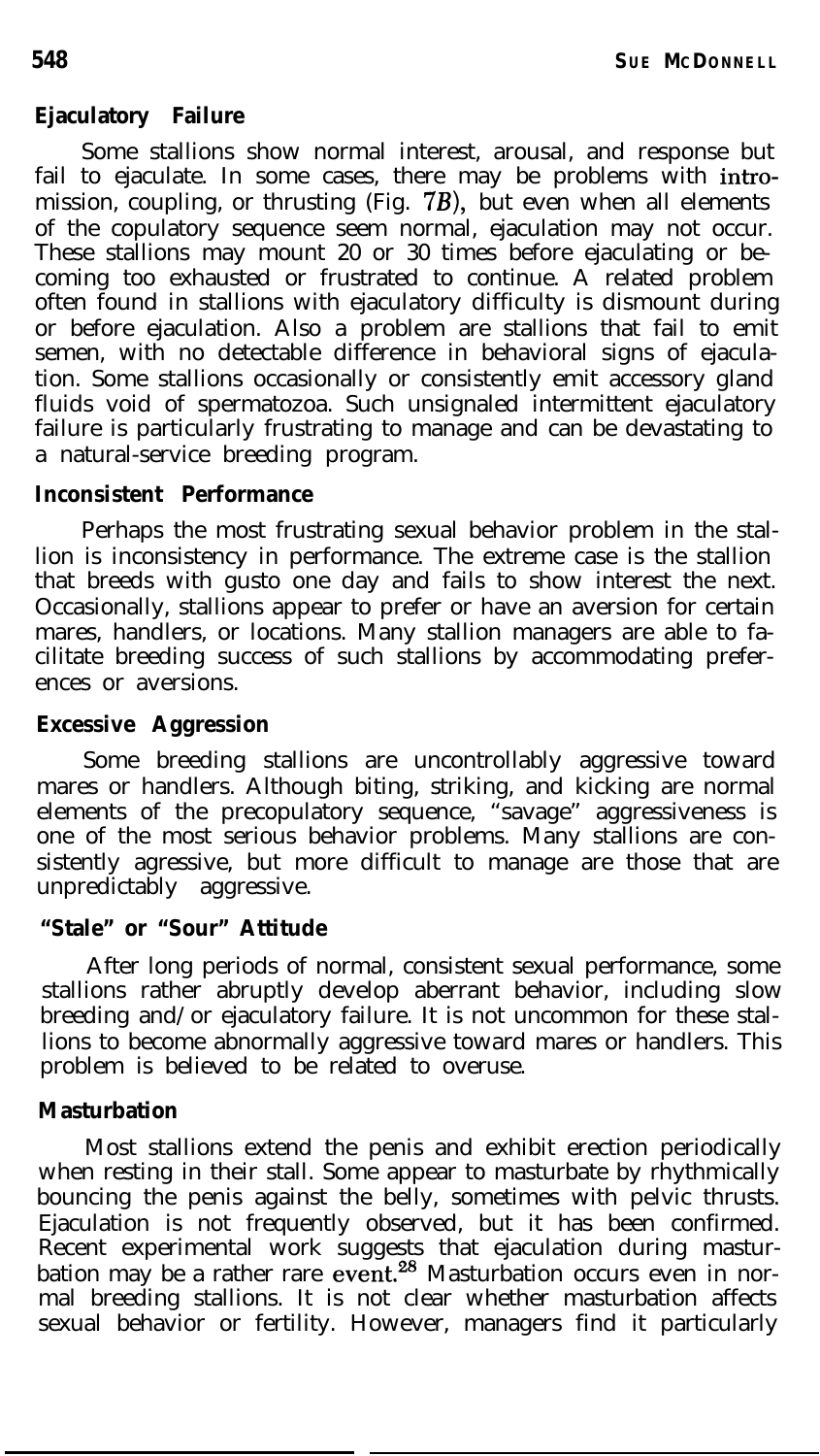frustrating to work with stallions that fail to respond under normal breeding conditions, yet achieve erection and masturbate when returned to the stall.

## **Other Vices**

In addition to specific sexual behavior problems, breeding stallions may exhibit an array of stable vices, which although not unique to stallions, appear to be more common in stallions than in geldings or mares. Common problem activities include wall-kicking, wallclimbing, stomping, door-kicking, and self-mutilation. The nature of these activities may range from what seems to be playful or attentiongetting hyperactivity to frank goal-directed destructiveness. Such vices may occur alone, but more commonly in combination with others. A number of activities may be performed in a ritualistic sequence. **A** common feature of stallion vices is that the activity produces noise that is often rhythmic. The animal may also scream or roar in association with the activity. As with stable vices in general, stallion stable vices seem to be associated with confinement and inactivity. The problems sometimes worsen as exercise decreases and may resolve if toys or stallmates, such as goats or rabbits, are provided.

These activities are not specifically a reproductive behavior problem, except in the often life-threatening or fertility-limiting syndrome of self-mutilation. The animal may compulsively nip, bite, or tear at the flank, stifle, or chest, with resulting skin irritation, excoriations, and tissue avulsion. Repeated wall-kicking or floor-stomping may result in injury to hocks or feet. Some animals lunge into the wall, bruising the shoulder. A recent survey of breeding farm managers (Kenney, personal communication, 1986) revealed a few notorious self-mutilating stallions that have been closely related, suggesting an inherited tendency to develop such behavior. In some stallions, self-mutilation seems seasonal, either worsening or improving during the breeding season. In others, no seasonal variation was observed. An interesting finding was that self-mutilation is not limited to confined animals. It has been noted in animals in training and performance. Two cases were noted in which the behavior occurs only when the stallions are on pasture and not in the stall. In the cases surveyed, emergence of self-mutilation was postpubertal. Techniques employed with varying success include paddock toys; companion goats or rabbits; physical restraint, including head cradles and side poles; turn-out housing arrangements; and exercise regimens. In many cases, physical restraint fails, as the animal compulsively struggles to perform the activity or initiates an alternate technique of self-destruction. In one case surveyed, a desperate attempt to resolve a life-threatening self-mutilation problem by castrating the stallion was successful.

## **Stallion Behavior in Geldings, Foals, and Mares**

*Geldings.* A common sexual behavior problem is the gelding that continues to show normal sexual behavior toward mares. Stallion behavior is often assumed to be more common among geldings with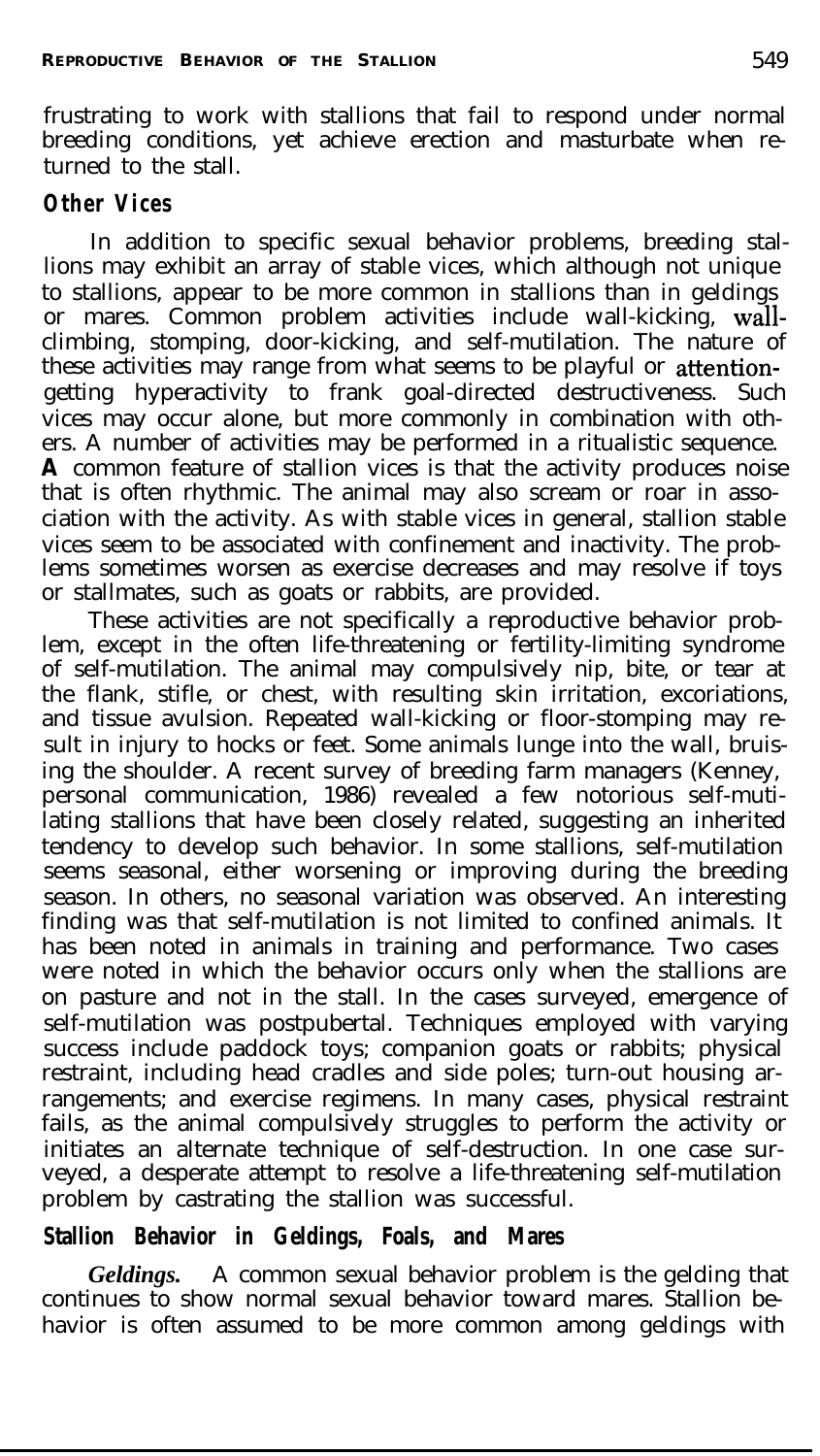considerable breeding experience before castration. Line and colleagues found no difference in the percentages of pre- and postpubertally castrated geldings that exhibited stallion-like sexual and aggressive behavior? Occasionally, animals assumed to be geldings are found to have a retained testicle producing androgen (Kenney and Garcia, personal communication).

*Foals.* It is common for foals, even in the first few days of life, to mount their dam. Mounting is less commonly seen in fillies, but it does occur, especially during the first few weeks. Prepubertal colts may exhibit erection and other elements of the male-type sexual behavior, usually not linked in complete sequences. However, colts, as early as their dam's foal heat, may exhibit approach, olfactory investigation, flehmen, elimination/marking, erection, and mounting responses, appropriately sequenced and oriented. Although not well studied, this early sexual behavior should be considered as normal developmental behavior.

*Mares.* Unlike in the cow, male-type sexual behavior is not normal in the mare. Stallion-like sexual and aggressive behavior has been seen in mares under a variety of abnormal hormonal conditions. Mares with steroid-producing ovarian tumors or mares given androgenie anabolic steroid preparations may show near-complete. stalliontype behavior, including teasing, herding, flehmen, vocalizations, elimination/marking, mounting, and thrusting. <sup>19, 27</sup> The male-type behavior may persist long after treatment has stopped and circulating androgen levels have returned to normal. Occasionally, mares develop stallion-like behavior during pregnancy. Elevated steroid levels, including androgenic steroids, are a normal feature of pregnancy in the mare. Although stallion-like behavior occurs in only a small percentage of pregnant mares, it may be related to increased steroid levels.

## **Incidence and Etiology of Behavior Problems**

Incidence of fertility-limiting behavior problems in stallions in general remains difficult to estimate. A survey of 80 stallions presented to the Hofmann Center Equine Fertility Clinic for breeding soundness evaluation during a  $12$ -month period (July 1984 to June 1985) revealed that of 47 stallions presented for the first time with no known or suspected fertility problem, 8 were found to have inadequate sexual behavior. In addition, four new case stallions were presented principally for a known or suspected behavioral component of infertility. Therefore, nearly 25 per cent of the new cases at this clinic involved fertility-limiting sexual behavior. Numerous others were reported by telephone or evaluated on farms. The clinical population of the Hofmann Center principally comprises highly valuable Thoroughbred, Standardbred, Arabian, Morgan, and warm-blooded performance stallions from the Middle Atlantic and New England states.

Sexual behavior problems occur in horses of all breeds, ages, and principal work types (sport, race, draught). Based on the types of cases referred to our equine fertility clinic, it would appear that problems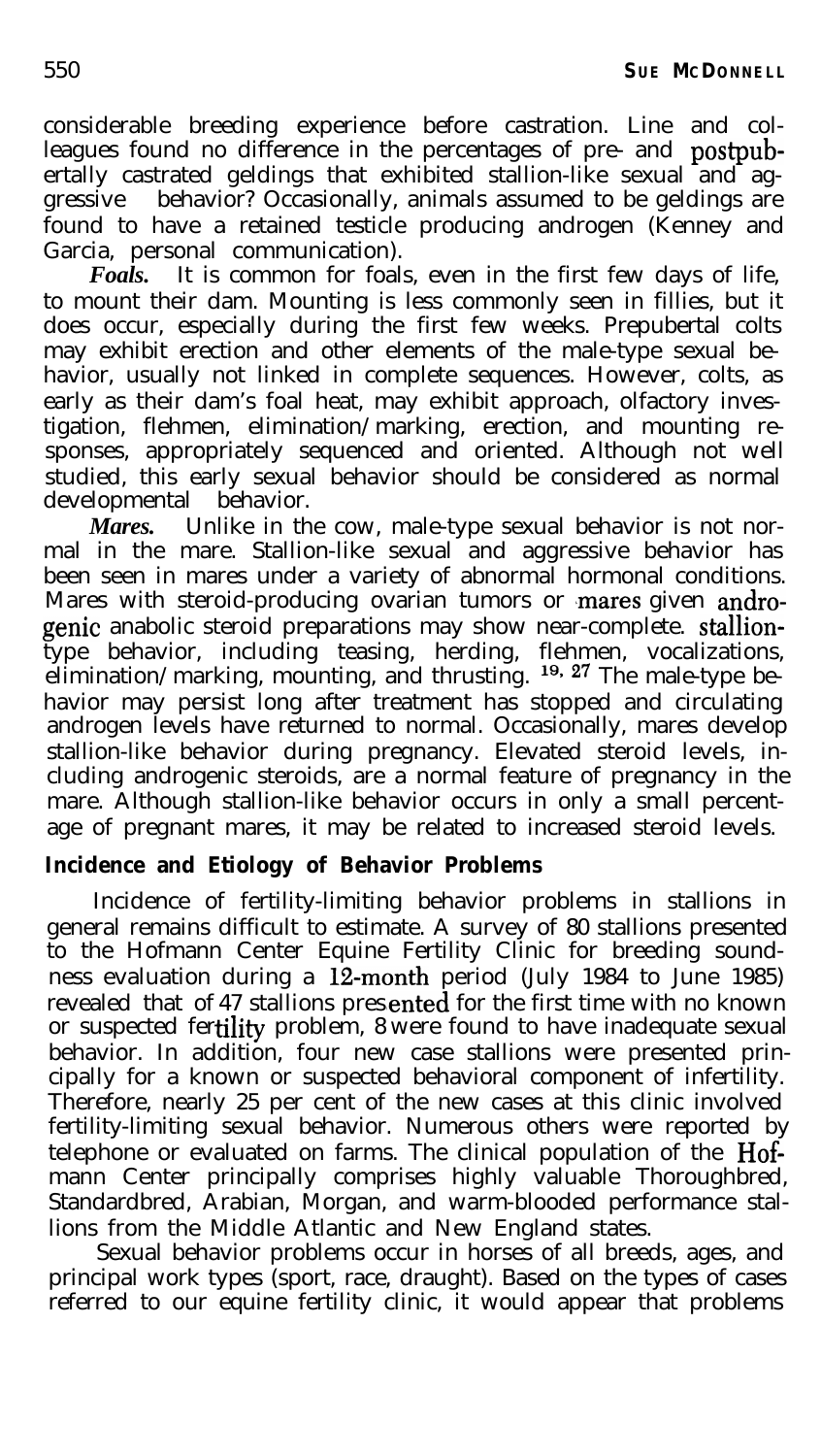may occur more frequently among certain classes of stallions: (1) stallions in transition from a race or performance career to breeding, (2) young stallions, (3) novice breeders, (4) stallions with an intense breeding schedule, and (5) stallions in a new environment. In addition, the problems are often more likely to occur during the early or late months of the breeding season.

Sexual behavior problems in stallions sometimes appear to develop secondary to pain or injury. Painful back, leg, or genital injuries may result in failure to mount, couple up, or thrust adequately. The behavior problems often persist after the injury has healed.

Owners sometimes relate the problem to a particular experience. Occasionally, horses that have bred normally for years develop problems coincident with a traumatic breeding experience, such as a kick from the mare, a beating by the handler, or an accident in the breeding shed.

Over the years, there has been considerable concern about whether there might be a genetic component to sexual behavior or dysfunction. It is tempting to imagine a "psychosexual" constitution that may, like general temperament, be inherited. Sexual behavior does vary with breed, especially from light to heavy breeds, and from small ponies to horses. But there is little valid evidence to either support or refute the hypothesis that certain individuals carry a genetic predisposition to sexual behavior dysfunction.

## **Evaluation and Therapy**

The general objectives of evaluation should be to (1) define the specific problem and its history, identifying any missing elements, anomalous responses, or temporal peculiarities; (2) evaluate endocrine status by examining the stallion for normal secondary sexual characteristics of stallion conformation, posture, and attitude, as well as the presence of testes of normal size and consistency, and by measuring circulating androgens; (3) identify any limb, back, or genital injury or lingering pain (including the presence of a stallion ring) that might account for problem behavior; and (4) determine whether the problem is specific to a certain handler, location, type of artificial vagina, or other aspects of the breeding situation.

Typically, the managers of the stallion have already tried a number of changes in the breeding regimen, and such information is of value in defining the problem. It is often essential to observe the stallion in his home breeding environment.

A checklist of responses should include the precopulatory and copulatory responses listed in Table 1 (section on normal response). Any additional responses should be noted. For example, it is not usual behavior for a stallion to eat grass or gaze off into the distance when presented to an estrous mare. Some stallions show each of the normal responses but seem to become fixated on a particular response. For example, some stallions show excessive licking of the mare and fail to complete the normal sequence in a timely fashion ("hock lickers").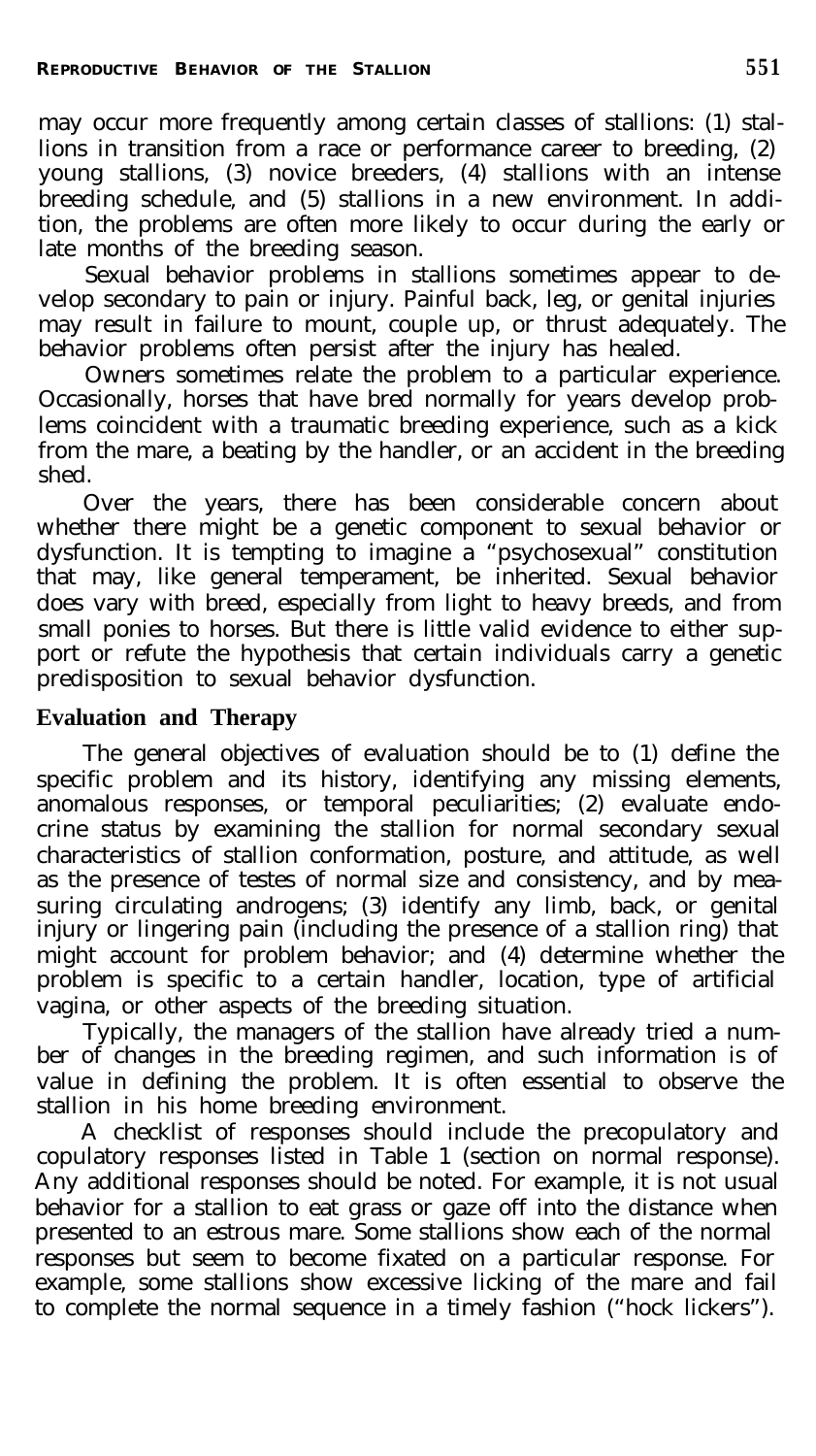When these stallions fail to sniff or perform flehmen, anosmia should be suspected and evaluated. Head-shaking, pawing, kicking, severe biting, and other signs of frustration should be noted.

*Behavior Modification.* Some problems resolve with simple changes tried during the evaluation. However, many stallions require systematic behavior modification, or "retraining." The project of retraining a stallion is a special challenge requiring a well-coordinated team of patient, able people. Greater success can be expected if this retraining is done during a time period set aside specifically for this work, when distractions and time pressures will be minimal. Although the specific procedures vary, there are some general principles to consider when retraining a stallion.

Occasionally, simply preventing an unwanted or distracting response will solve the problem. A muzzle to prevent excessive licking or biting may be all that is necessary to facilitate breeding.

One of the early goals of retraining, especially for stallions that have never achieved ejaculation, is to make as much day-by-day progress toward ejaculation as possible. Many of these stallions show marked improvement once they have achieved an ejaculation. Therefore, it may be worth going to great lengths to achieve this goal.

When retraining a stallion, the positive features of the breeding situation should be maximized. A quiet mare showing strong natural estrus is probably the best choice of stimulus mare. If the stallion shows little interest in the standard stimulus mare, others should be presented. Occasionally, stallions do better if allowed to "choose" a mare from a group if more than one stimulus mare is available in the breeding area. The mount mare should be of an appropriate size for the stallion. A dummy mount may be useful for the stallion that seems afraid of mares. The footing should be solid and should not allow slipping. If indoors, the area should be large enough and the ceiling high enough so as not to inhibit the stallion. Some stallions seem to require more space than others. The tension and potential distractions in the breeding situation should be minimized. A confident, patient, and relaxed stallion handler is essential for retraining. Whenever possible, positive reinforcement should be used instead of punishment.

One of the simplest ways to approach retraining is to provide the stallion with more natural breeding conditions. Exposure to an estrous mare, such as in the adjacent stall, will sometimes facilitate sexual arousal and response. Pasture exposure to an older, quiet, solicitous mare often facilitates rapid improvement in the slow novice stallion. An outdoor breeding area may be better than a breeding shed. Less breeding equipment and fewer artificial procedures may be better for some stallions at first.

*Novelty Effect.* Changes in behavior, both positive and negative, may accompany a change in environment. For the stale horse or one that appears fearful of the breeding environment, a change in scenery occasionally leads to improvement in sexual attitude and response. Any break from routine, such as a new breeding area or stim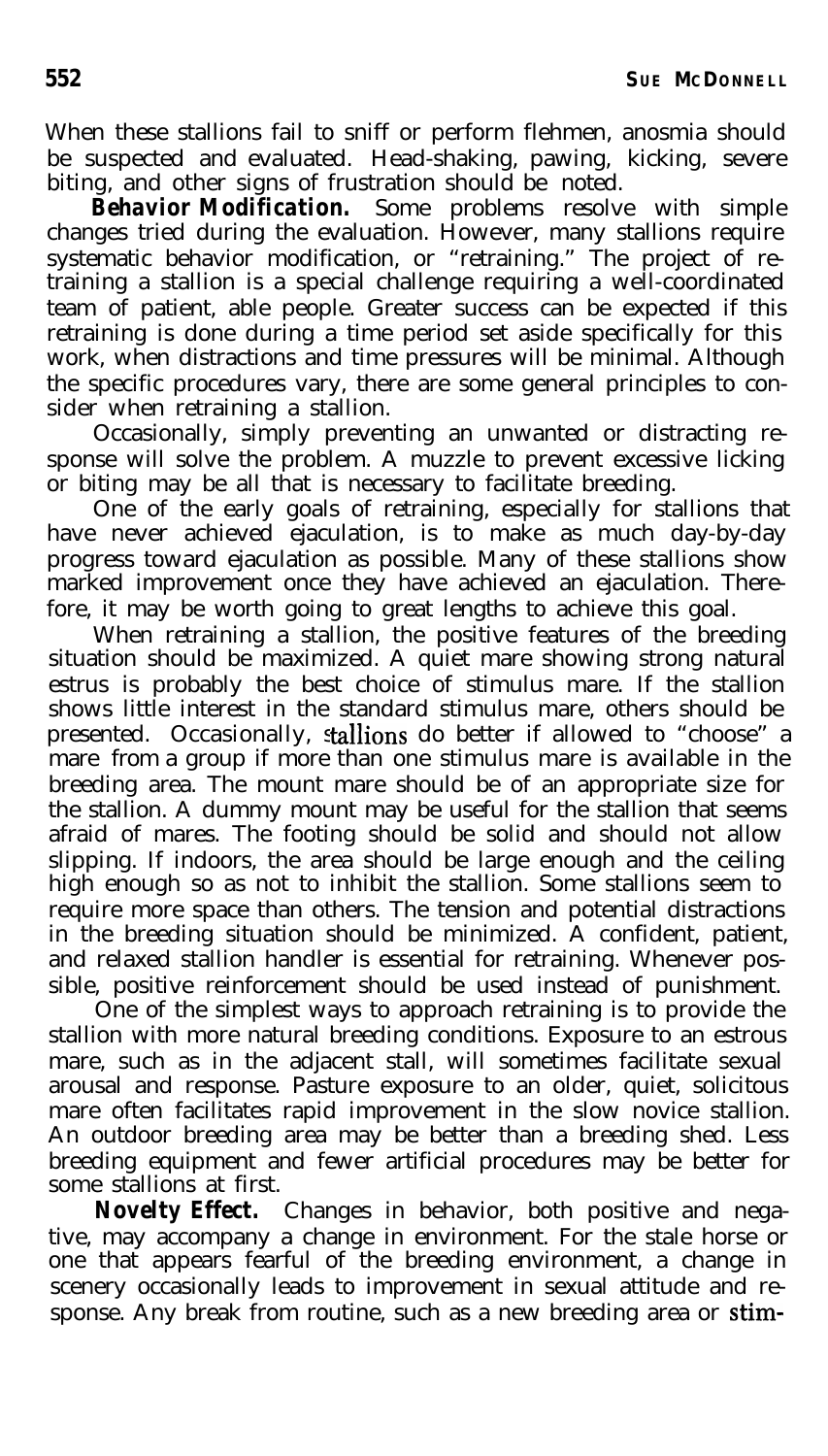ulus mare, a different exercise routine or paddock, or a different breeding schedule, may be effective.

*"Voyeur" Effect.* For reasons not well understood, slow breeders seem to benefit from exposure to breeding activity of other horses. A slow novice stallion placed in a stall within sight of the breeding area may show immediate marked improvement (Kenney, personal communication). Similarly, bringing another stallion to the breeding area may lead to almost reflexively spontaneous sexual arousal and response in a previously disinterested stallion.

*Androgen Therapy.* The deleterious effects of exogenous androgens should be considered before recommending such treatment for improving libido in breeding stallions. Numerous studies have shown that androgens will have adverse effects on spermatogenesis<sup>2</sup> <sup>3, 26</sup> and exogenous androgen may increase aggression without improving sexual behavior (McDonnell, unpublished observations). Presently, androgen therapy is recommended as a last resort only in stallions with low endogenous androgens whose behavior is so poor that ejaculation is unlikely without treatment. (Garcia, personal communication, 1985).<sup>9</sup> Before initiating androgen treatment, low endogenous levels should be confirmed in 2 or 3 samples taken over a **l**or 2-week period. Also, a gonadotrophin stimulation test can be used to evaluate the integrity of the pituitary gonadal axis and the ability of the interstitial cells to respond (Garcia, personal communication, 1985).

*Analgesics.* Nonsteroidal anti-inflammatory agents such as phenylbutazone and flunixin meglumine have been used to improve sexual behavior of stallions whose problems appear to be secondary to pain. This approach has been particularly useful in stallions with spinal or rear leg injuries, which are common among retired racing and performance stallions (Kenney and Garcia, personal communication, 1985).

*Other Drugs.* A number of neuromyotrophic drugs have been used in attempts to facilitate ejaculation in stallions that fail to ejaculate despite otherwise normal behavior, and in stallions that, in association with inability to ejaculate, exhibit frustration and overly aggressive behavior. Rasbech reported trying ephedrine, amphetamines, pilocarpine, and atropine as sympathomimetic promoters of accessory gland smooth muscle activity in six stallions with ejaculatory dysfunction.<sup>23</sup> Generally, results were negative or inconclusive. Norepinephrine and the beta-adrenergic receptor blockers have been used with some success to stimulate ejaculation.<sup>12</sup> Prostaglandin  $F_2$ alpha and oxytocin have been used in an attempt to induce smooth muscle activity in accessory glands or facilitate emptying of sperm from the genital tract. In a preliminary study, prostaglandin  $F_2$  alpha had no effect on semen volume, concentration, or total sperm numbers of three stallions (Sertich and Garcia, unpublished). The prostaglandin induced negative side effects, including profuse sweating, muscle cramping, and posterior weakness. Recent work suggests that psy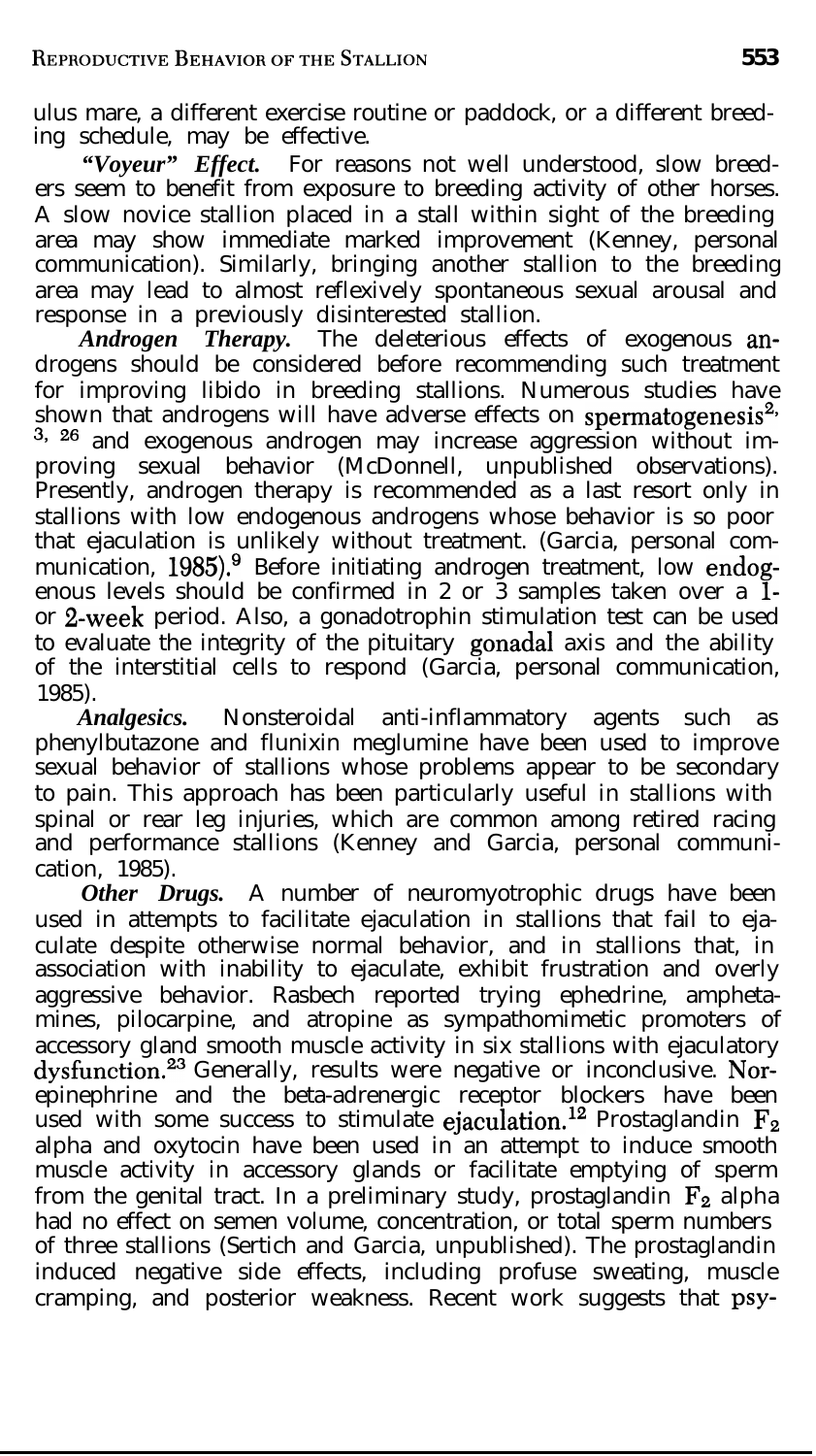**chotropic drugs may be a useful aid in retraining sexually inhibited stallions. The anti-anxiety drug diazepam reversed aversively conditioned suppression of sexual arousal and blocked the inhibitory effects of novel environment on sexual behavior in pony stallions? lg However, none of these drugs should be recommended without further study.**

#### **ACKNOWLEDGMENTS**

Drs. Robert M. Kenney and M. C. Garcia provided helpful comments and additional information throughout the preparation of this manuscript. Dr. Marion Tischner and his students assisted with collection of the data presented in Table **1.** Line drawings were prepared by Dr. Katrin Hinrichs.

#### **REFERENCES**

- **1.** Berger, J.: Organizational systems and dominance in feral horses in the Grand Canyon. Behav. Ecol. Sociobiol., **2: 131-146, 1977.**
- 2. Berndtson, W. E., Hoyer, J. H., Squires, **E.** L., et al.: Influence of exogenous testosterone on sperm quality and libido of stallions. J. Reprod. Fertil. [Suppl.], **27: 19-23, 1979.**
- 3. Blanchard, T. L.: Some effects of anabolic steroids, especially on stallions. Compend. Contin. Ed. Pratt. Vet., 7:372-380, **1983.**
- 4. Crowell-Davis, S., and Houpt, K. A.: The ontogeny of flehmen in horses. Anim. Behav., 33:739-745, **1985.**
- 5. Feist, J. D.: Behavior of feral horses in the Pryor Mountain Wild Horse Range. Unpublished Master's Thesis. Ann Arbor, University of Michigan, **1971.**
- 6. Ginther, 0. J.: Reproductive Biology of the Mare: Basic and Applied Aspects. Cross Plains, Wisconsin, Equiservices, 1979.
- 7. Irvine, C. H. G., Alexander, S. L., and Hughes, J. P.: Sexual behavior and serum concentrations of reproductive hormones in normal stallions. Theriogenology, 23:607-617, 1985.
- 8. Keiper, R., and Houpt, K.: Reproduction in feral horses: An eight-year study. Am. J. Vet. Res., 45:991-995, 1984.
- 9. Kenney, R. M., Hurtgen, J. P., Pierson, R., et al.: Society Manual for Clinical Fertility Evaluation of the Stallion. Hastings, Nebraska, Society for Theriogenology, 1983.
- 10. Kirkpatrick, J. F., Wiesner, L., Kenney, R. M., et al.: Seasonal variation in plasma androgens and testosterone in the North American wild horse. J. Endocrinol., **72:237-238, 1977.**
- **11.** Klingel, H.: Social organization and reproduction in equids. J. Reprod. Fertil. [Suppl.], 23:7-11, 1975.
- 12. Klug, E., Deegan, E., Lararz, B., et al.: Effect of adrenergic neurotransmitters upon the ejaculatory process in the stallion. J. Reprod. Fertil. [Suppl.], 32:31-34, 1982.
- 13. Kownacki, M., Sasimowski, E., Budzynski, M., et al.: Observations of the twentyfour hours rhythm of natural behaviour of Polish primitive horse bred for conservation of genetic resources in a forest reserve. Genetica Polonica, 19:62-77, 1978.
- 14. Lindsay, F. E. F., and Burton, F. L.: Observational study of "urine testing" in the horse and donkey stallion. Equine Vet. J., 15:330-336, 1983.<br>15. Line, S. W., Hart, B. L., and Sanders, L.: Effect of prepubertal versus postpubertal
- castration on sexual and aggressive behavior in male horses. J. Am. Vet. Med. Assoc., 186:249-251, 1985.
- 16. McDonnell, S. M.: Precopulatory behavior of pony stallions. Unpublished Master's Thesis. West Chester, Pennsylvania, West Chester University, 1981.
- 17. McDonnell, S. M., Garcia, M. C., and Blanchard, T. L.: Effects of anabolic steroids on reproductive behavior of pony mares. [In preparation].